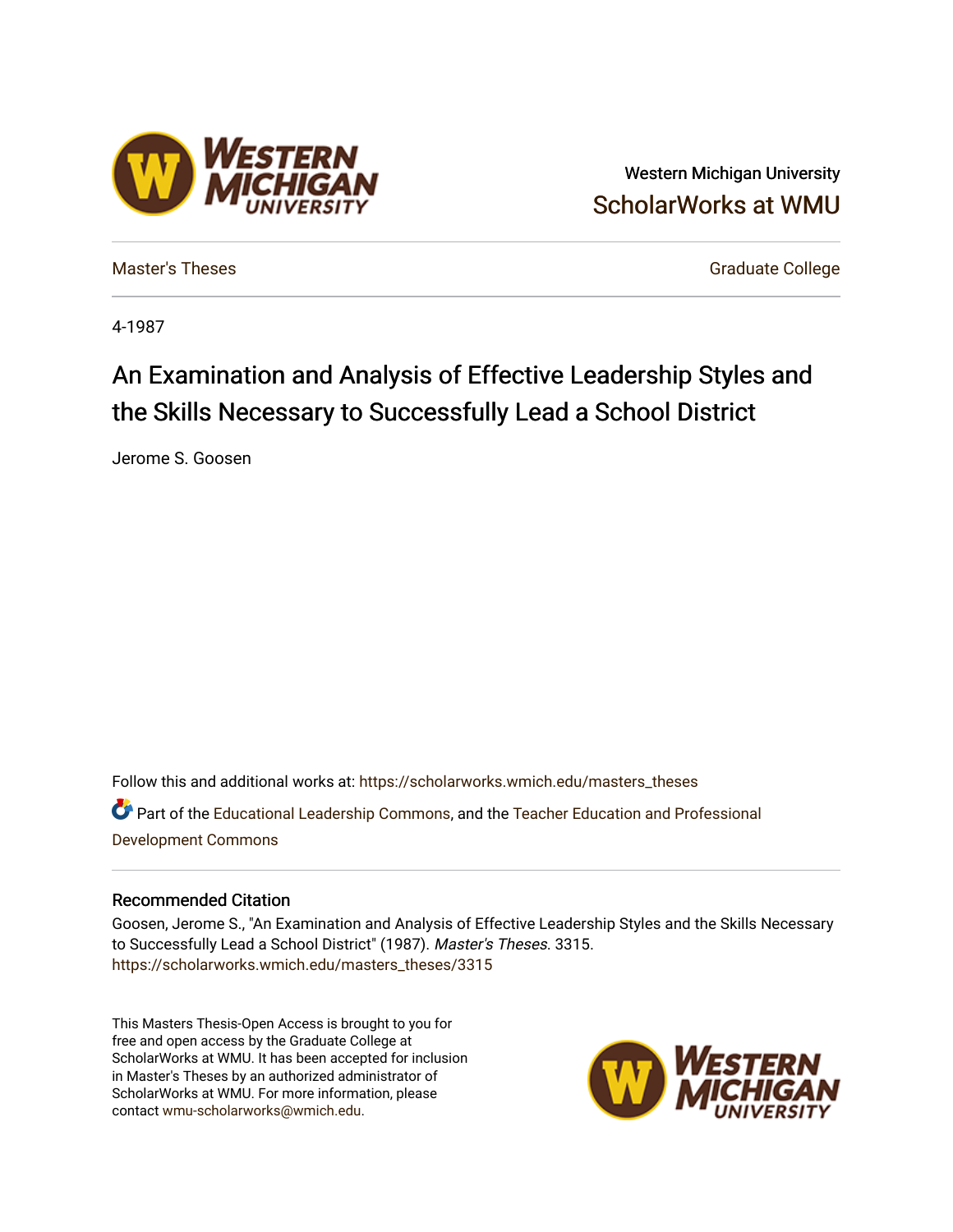## AN EXAMINATION AND ANALYSIS OF EFFECTIVE LEADERSHIP STYLES<br>AND THE SKILLS NECESSARY TO SUCCESSFULLY LEAD A SCHOOL DISTRICT

 $\sim$ 

by

is.

Jerome S. Goosen

A Project Report Submitted to the Faculty of The Graduate College in partial fulfillment of the requirements for the Degree of Specialist in Educaton Department of Educational Leadership

> Western Michigan University Kalamazoo, Michigan April 1987

 $\sim$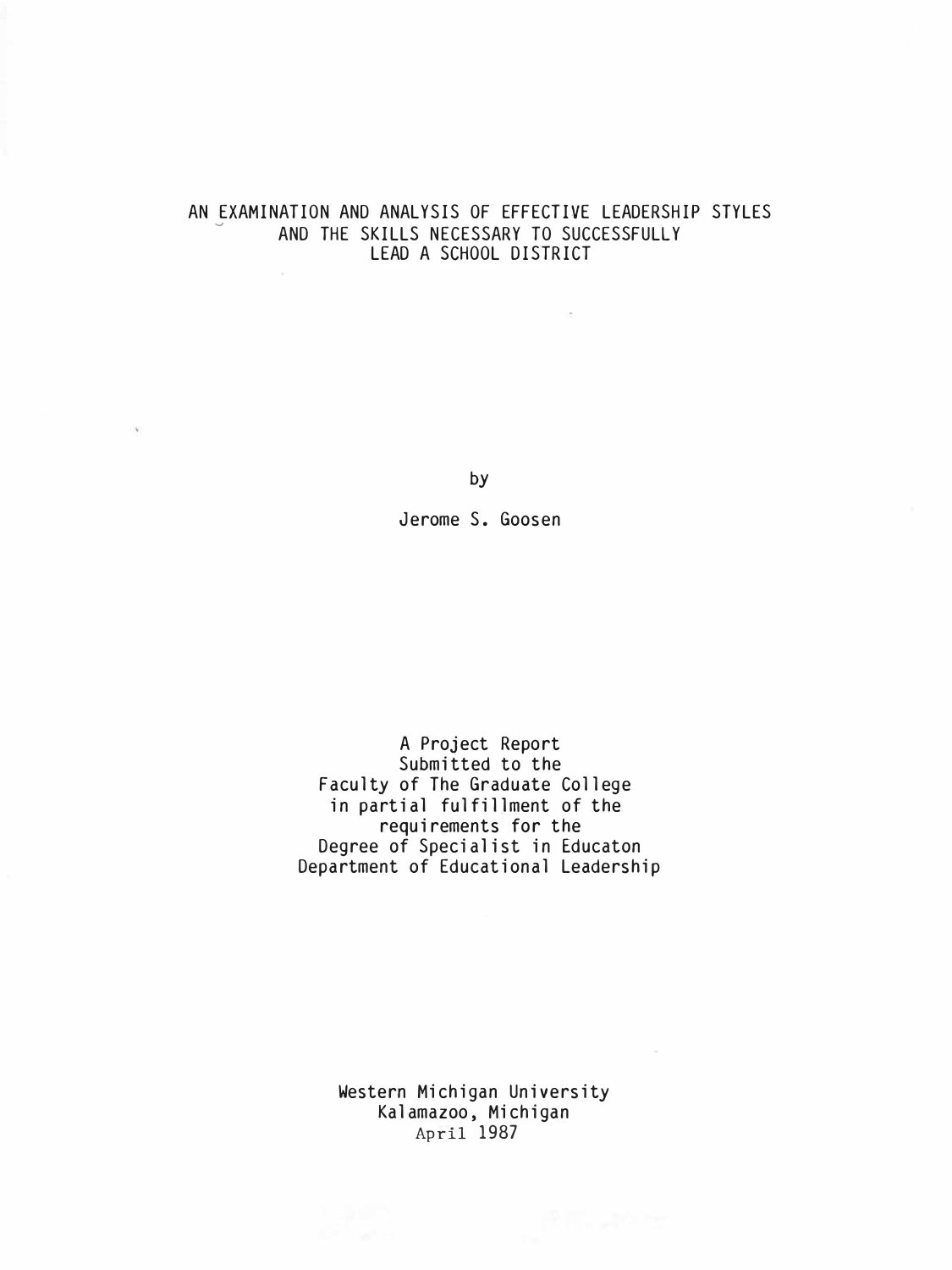#### AN EXAMINATION AND ANALYSIS OF EFFECTIVE LEADERSHIP STYLES AND THE SKILLS NECESSARY TO SUCCESSFULLY LEAD A SCHOOL DISTRICT

Jerome S. Goosen, Ed.S.

Western Michigan University, 1987

The analysis of leadership styles provided an indepth view of the many roles and responsibilities of the position of principal and superintendent. The opportunity to observe and interact with more than one person helped to draw comparisons. Several instruments, used nationally to assess leadership styles, were also observed for the first time.

It was determined that administration requires many skills to handle the numerous tasks and situations that arise. Each one of the field supervisors demonstrated the ability to fit his/her personality to different situations. Each was different in his/her basic styles but yet shared several common traits. Finally, it was decided that flexibility and a positive personality are two essential traits necessary to be successful as an educational leader.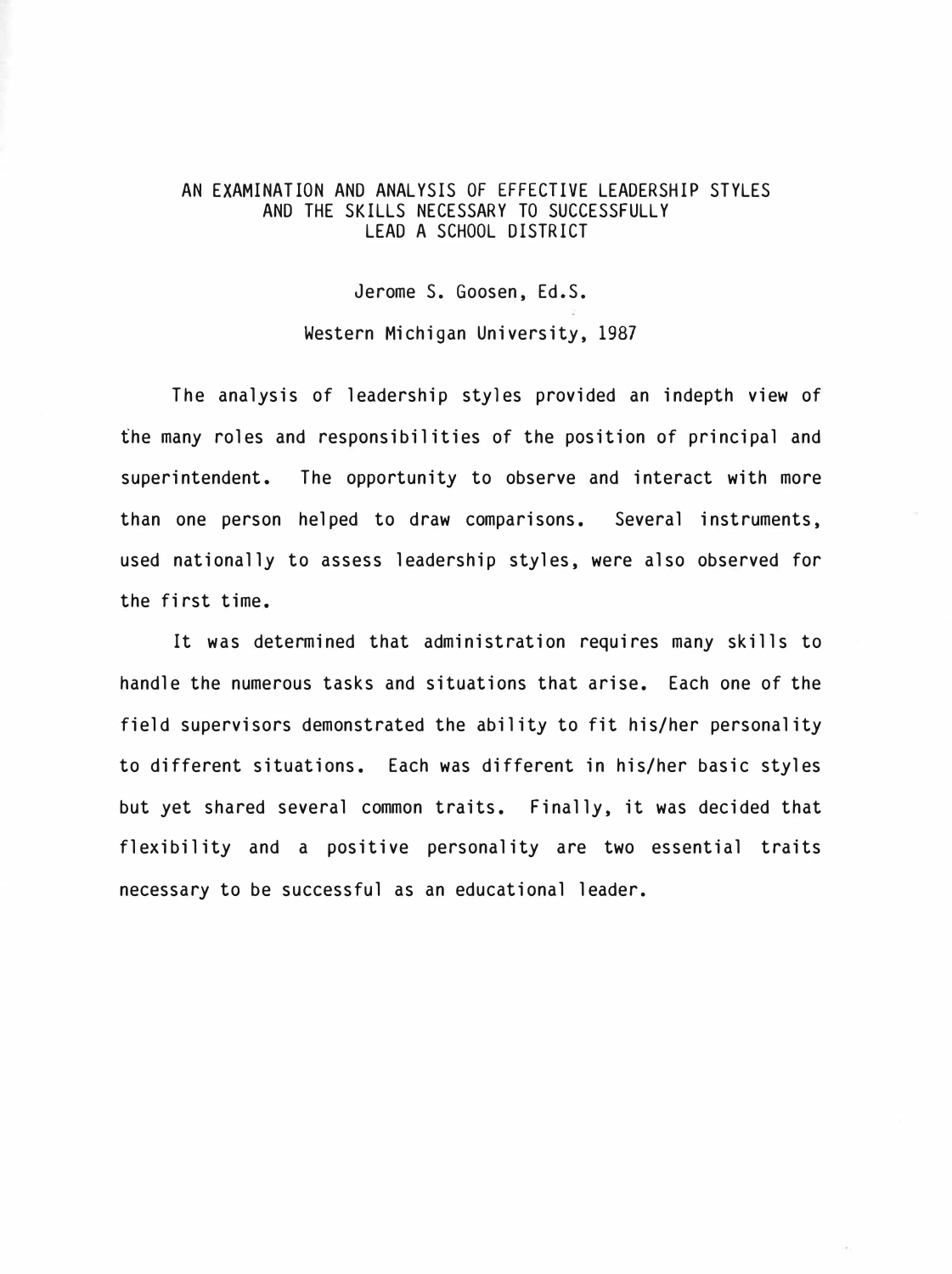#### ACKNOWLEDGEMENTS

Through the course of my internship and study I received help from many different sources. I would 1 ike to thank my advisor, Dr. Lawrence Schlack, whose confidence and understanding of my unique scheduling problems led to my assurance that I could do it. I would also like to thank my field supervisors, Dr. Terre Davis, Superintendent of Sparta Public Schools; Dr. Tom Hicks, Principal of Spring Lake High School; and Mr. Phil O'Connel, Superintendent of Kenowa Hills Public Schools. I am deeply indepted to each of them for their willingness to provide meaningful experiences and for working around my time conflicts. All of you are exceptional leaders in the field of education and just plain good people. Finally a special thanks to my family, Ryan, Jennifer, Jacqueline and Jessica. The hardest part of this internship and the specialist degree program (these past three years) was the time away from my children; I missed watching them grow up. Special thanks go to my wife, Lou, for her typing, support, understanding, and for the constant urging that kept me going. Lou, you probably deserve the diploma more than I.

#### Jerome S. Goosen

ii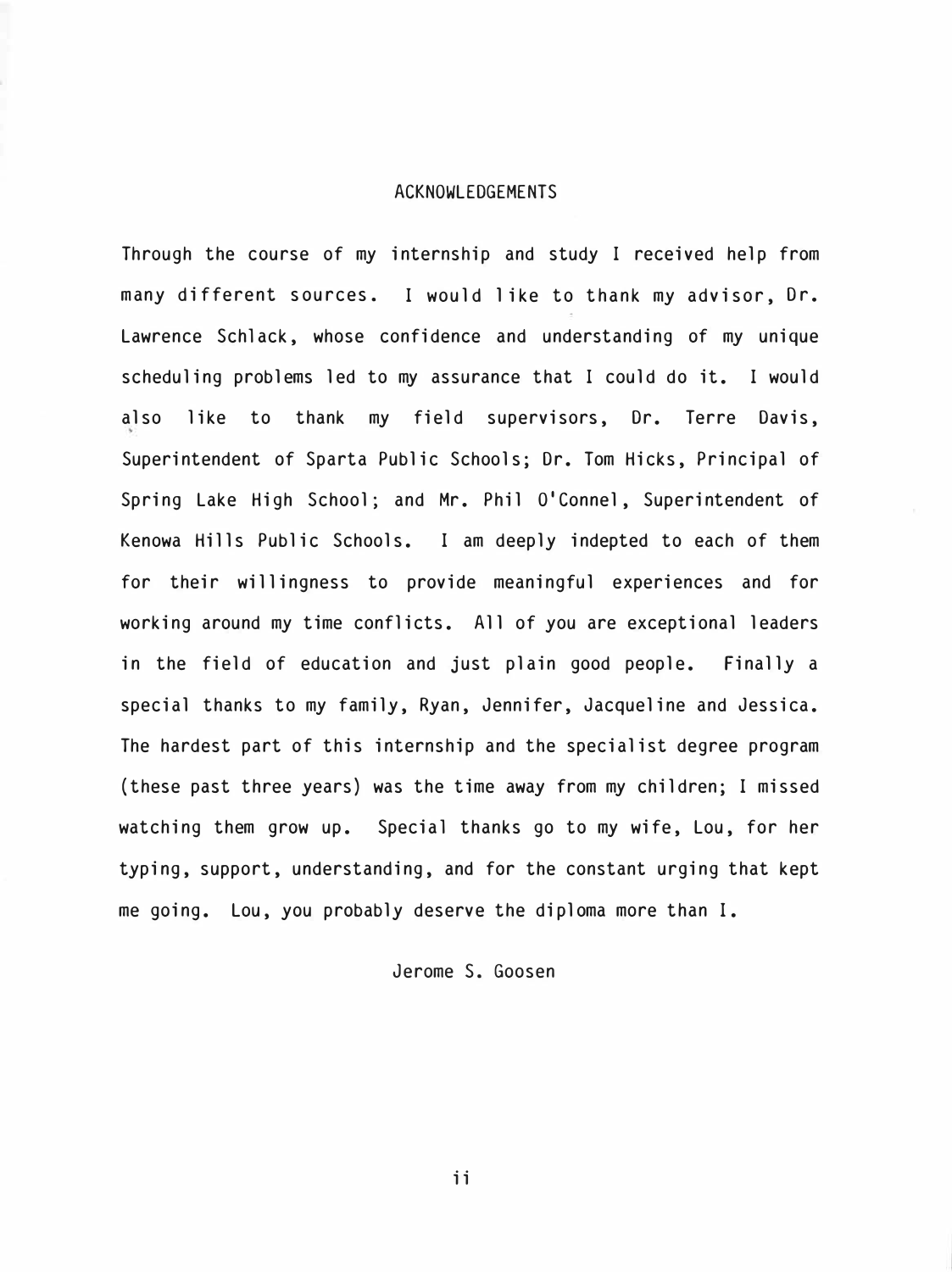### TABLE OF CONTENTS

|                | ACKNOWLEDGEMENTS<br>ii                        |  |
|----------------|-----------------------------------------------|--|
| <b>CHAPTER</b> |                                               |  |
| $I_{\bullet}$  | MAJOR INTERNSHIP PROSPECTUS<br>1              |  |
|                | Project Nature of Internship Experience.<br>3 |  |
| II.            | 6                                             |  |
| III.           | EVALUATION<br>28                              |  |
|                |                                               |  |
|                |                                               |  |
| IV.            | 32                                            |  |
|                |                                               |  |
|                | 32                                            |  |
|                | 36                                            |  |
|                | Ego vs. Accomplishment<br>38                  |  |
|                | 39                                            |  |
|                | 40                                            |  |
|                | 43<br>BIBLIOGRAPHY                            |  |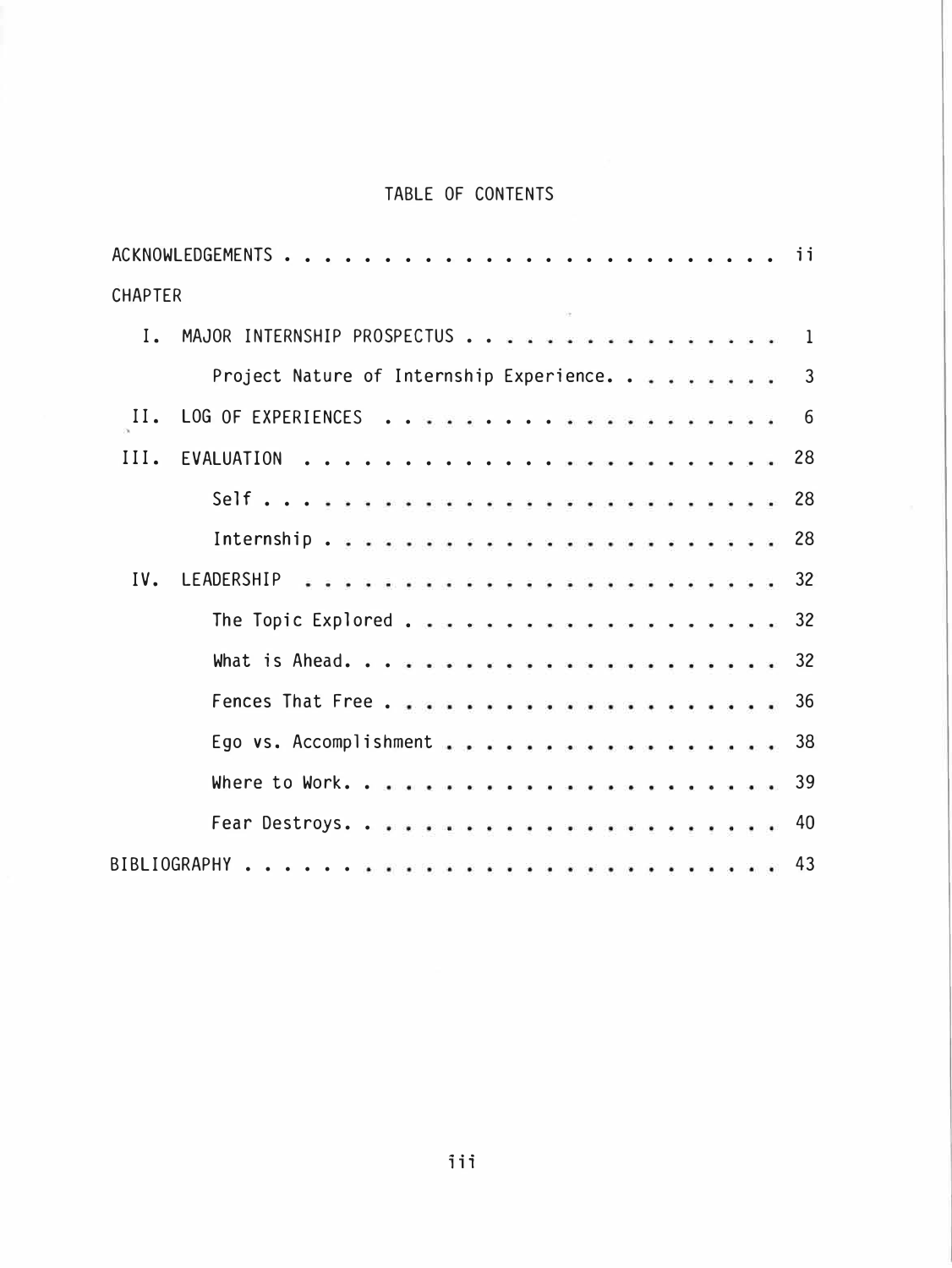#### CHAPTER I

#### MAJOR INTERNSHIP PROSPECTUS

Intern: Jerome S. Goosen.

 $\mathcal{Q}$ 

- Sponsoring Organizations: Sparta Public Schools Spring Lake Public Schools Kenowa Hills Public Schools
- Field Supervisors: Dr. Terre Davis, Superintendent Sparta Public Schools Dr. Tom Hicks, Principal Spring Lake High School Mr. Phil O'Connell, Superintendent Kenowa Hills Public Schools

University Supervisor: Dr. Lawrence Schlack

Major Focus of Experience: To examine the leadership styles, roles and responsibilities of the position of superintendent and high school principal. Primarily looking at strategies for staff evaluation and development.

Duration: One year beginning February, 1984.

Rationale: Leadership involves a recognized leader and a group working toward agreed upon goals. Effective leadership requires a knowledge of and working ability with conceptual and human skills. These skills generally fall into three broad categories: organizational skills, management skills, and humanistic skills. In educational organizations these skills could be specified by an analysis of the superintendent's roles and behaviors as well as the

1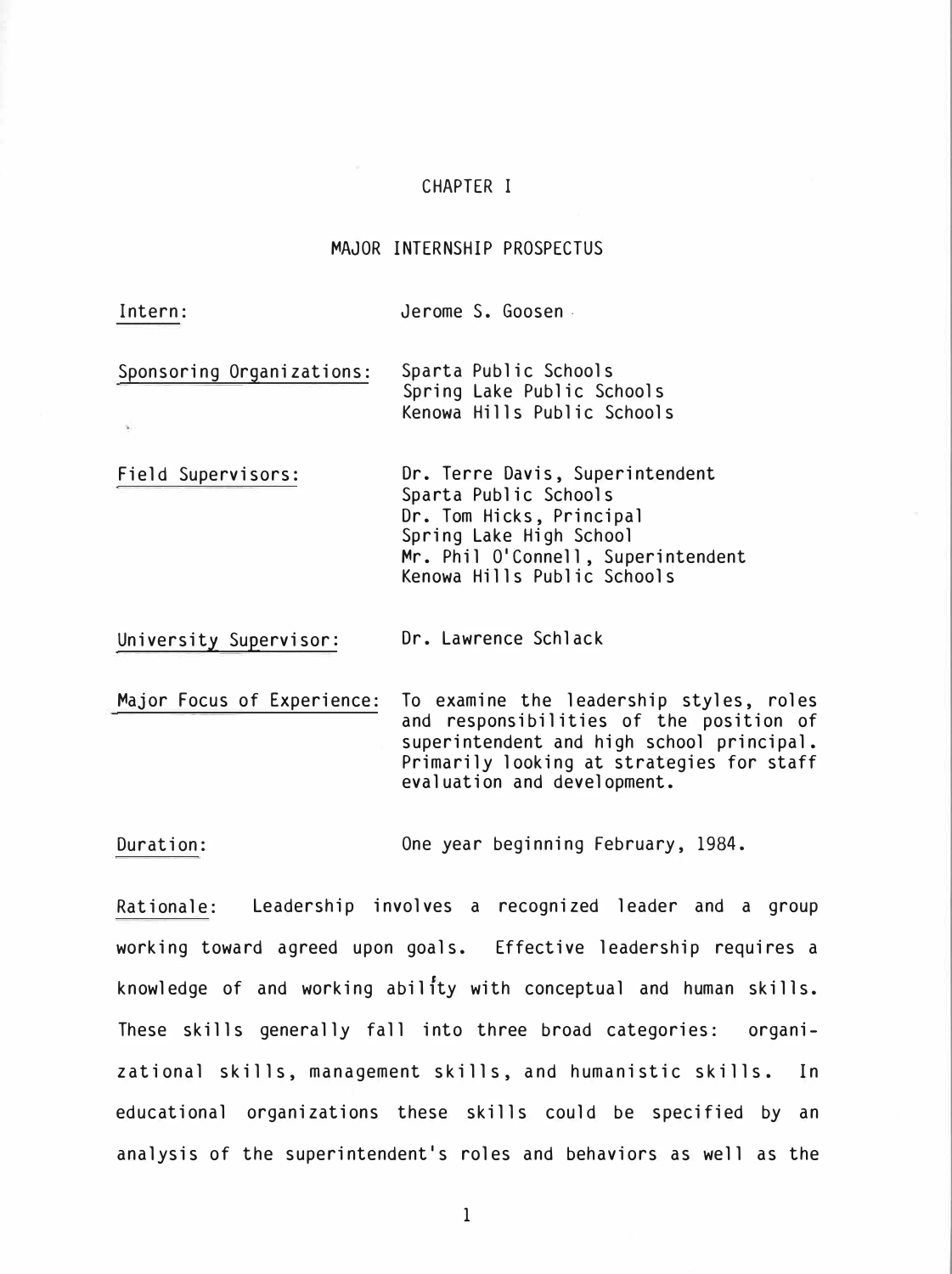principal's responsibilities in directing the school under his/her direction. Because it was my goal to become an effective educational leader, an internship provided the opportunity to learn those skills necessary for the position I hoped to attain . I set out to observe and experience the legal, financial, material and human resource management that is integral in the successful operation of any school district. It is also my goal to observe and experience the t�chniques incorporated in the development and evaluation of a competent and motivated staff.

The following is a list of goals that to some extent, with varying degrees, I accomplished during my internship:

1. Learned the goals of the total school organization.

2. Gained understanding in how planning processes incorporated goals.

3. Became familiar with job descriptions of staff members.

4. Determined measures and instruments used for evaluation of staff, students, curriculum and administration.

5. Acquired the knowledge of areas and methods used to budget time.

6. Discovered what community relationships there are with the school districts.

7. Expanded my knowledge and understanding of the role of a high school principal in the organization.

8. Analyzed behaviors which facilitate positive interaction between administrators and individuals or groups, e.g., teachers, support staff, secretaries, custodial maintenance, etc.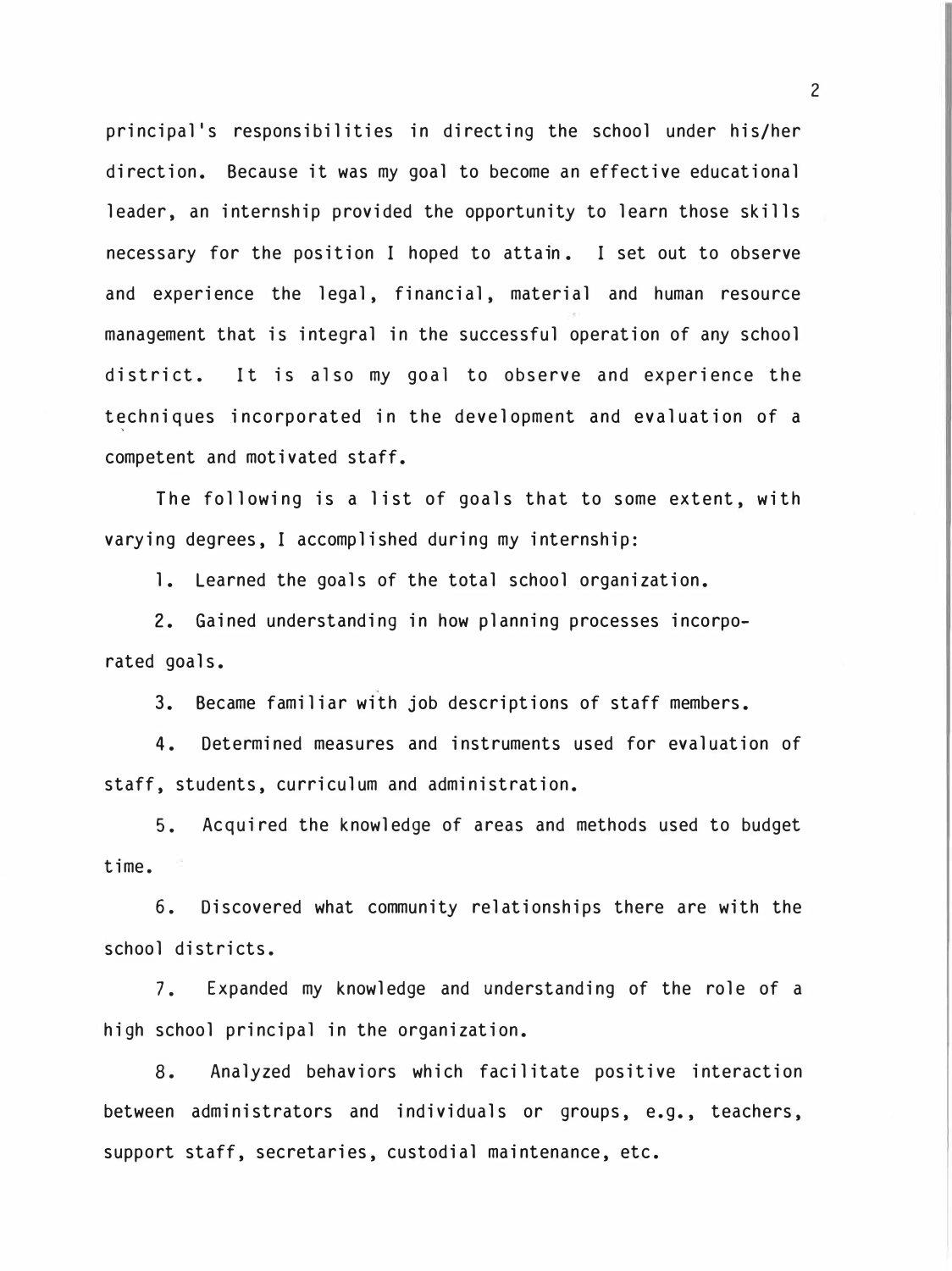9. Understood types of decisions a superintendent must make which affect the total organization.

10. Developed my leadership style.

11. Developed skills in using the evaluation instrument Analyzing Teaching Effectiveness (A.T.E.). (Hicks, 1983)

In order to accomplish these broad goals I needed to work closely with my field advisors as they planned board and staff meetings and other school related activities. I felt a need to spend some time learning budgetary techniques because none of my degree course work really got into the business aspect of running a district. However, I did not feel I accomplished much in this area.

In respect to developing skills for a principalship, key priority was given to staff development techniques. Day to day administering of a high school is experienced daily in my present role as Dean of Students at Coopersville High School. My major need is to develop a leadership style for evaluation and staff development.

#### PROJECT NATURE OF INTERNSHIP PROSPECTUS

I believe strongly that the people I have selected as my field supervisors were able to provide the experiences necessary to become an effective leader in the field of education. Some of my experiences that directly led to accomplishing goals were:

1. Read and compared Sparta Public School and Kenowa Hills Public School district goals to Coopersville Public School. Also compared the goal setting process used to determine these goals.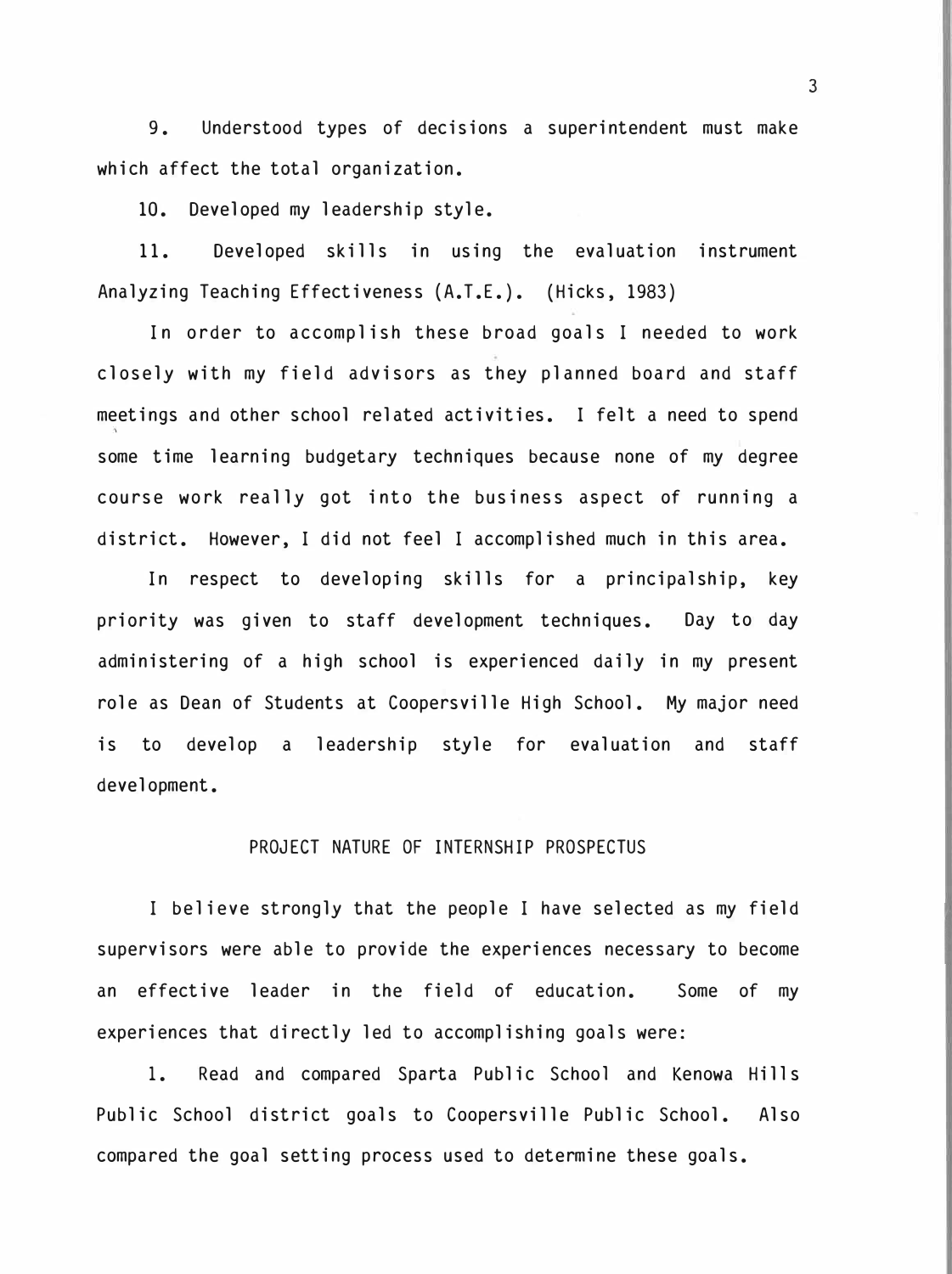2. Attended meetings and discussed how the district goals were being incorporated and how they influenced decision making, especially budgetary considerations.

3. Gathered, read and discussed job descriptions of supervisory positions at each district which were the athletic director, vice-principal, assistant superintendent and superintendent.

4. Reviewed each district's evaluation procedure and forms used. Practiced using the A.T.E. model in actual classroom situations.

5. Observed the way superintendents and principals spent time on budgets, curriculum evaluations, planning, etc. Discussed at length time management.

6. Sought out the availability of community resources and how they might be incorporated into school use.

7. Observed principals' and superintendents' interactions, both verbal and non-verbal, with teachers, support staff and others.

8. Discussed with teachers and administrators what they believed the role of the high school principal is presently and what it should be, ideally.

9. Was evaluated by the test instruments to determine my leadership style. In addition, my field supervisors analyzed my strengths and weaknesses.

I tried to accomplish these experiences at each of my three chosen schools. Some of the experiences, however, proved to fit more timely with one specific school. For example, the use of Analyzing Teaching Effectiveness (A.T.E.) model of staff evaluation was used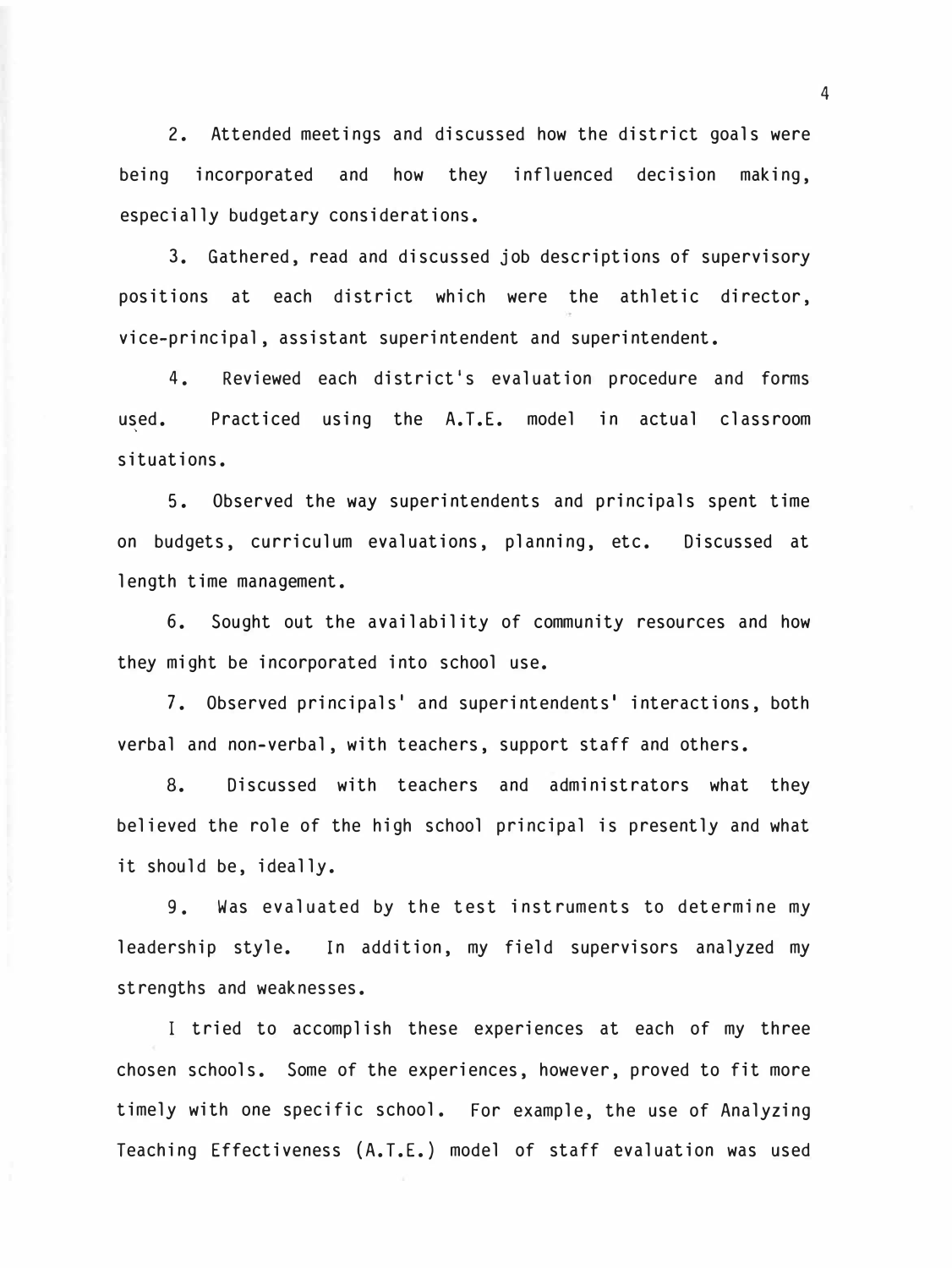only with the principal and staff of Spring Lake High School. This model was developed by Dr. Hicks and is presently being used only at Spring Lake. It is not approved at either Sparta or Kenowa Hills. Most of my other experiences I was able to experience comparatively with all three districts, meaning I was able to analyze differences and similarities as well as styles of leadership between each school.

My true desired outcome of this entire internship was really to help me be a better educational leader. I have trained to pick out those styles and methods of communicating and handling situations that will make me a good high school principal. I don't want to be just a high school principal, I want to be a great principal. This is really why I believe the internship is valuable because I was able to see first hand how other schools and principals operate.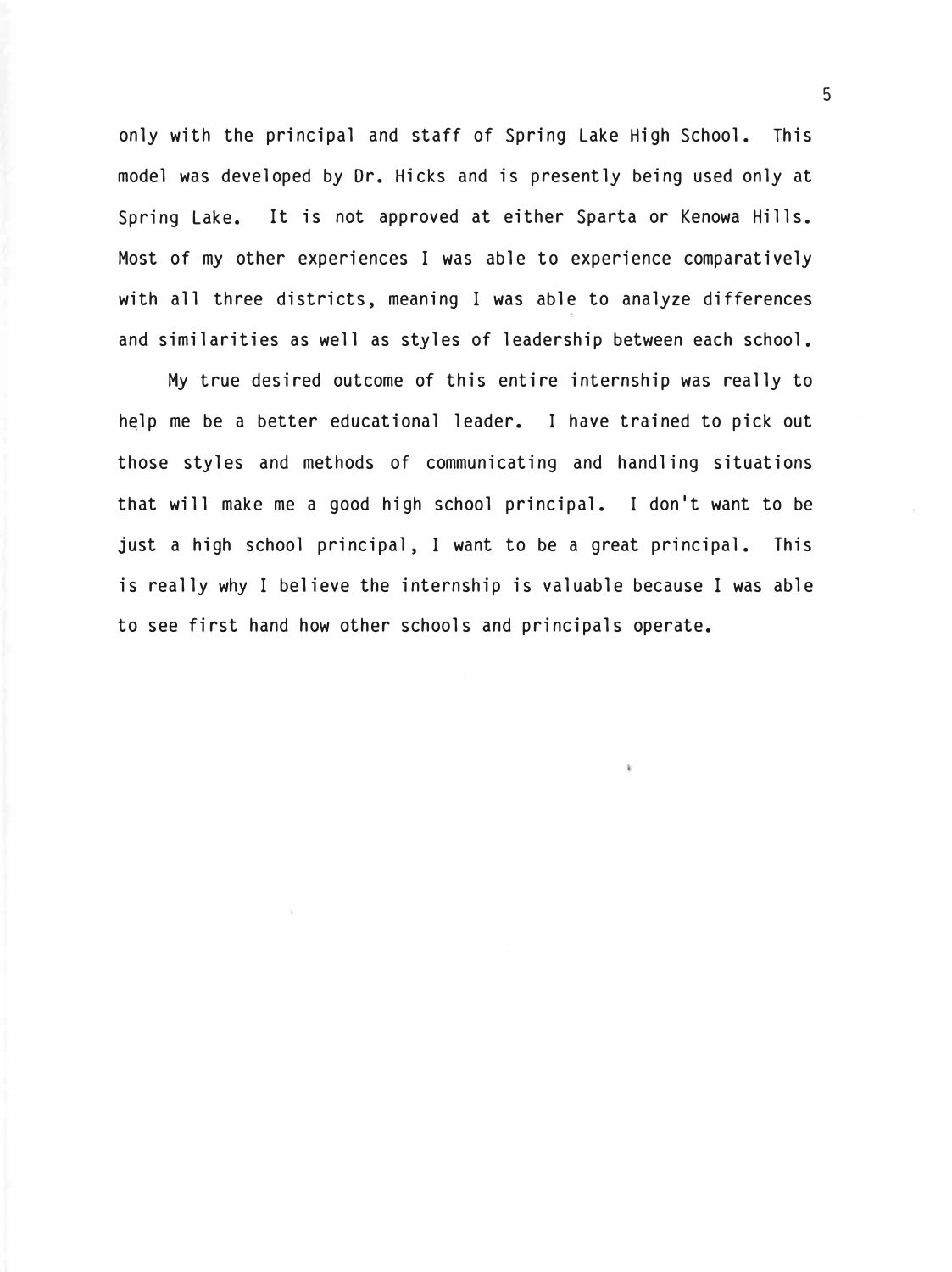#### CHAPTER II

#### LOG OF EXPERIENCES

DATE: January 3, 1985

TIME: 3 Hours

Description of experience: This time, approximately one hour each, was spent discussing the internship with each of my field supervisors. Although I had met each of them before and we knew each other generally, time was needed to become reaquainted and establish mutual trust. I knew that I was asking them to take on an additional burden and most administrators are too busy already. So with thankful tone we set about the task of looking at and discussing my goals and planned experiences. I was given copies of school newspapers, advertising brochures about the districts, fiscal budgets and employee contracts that helped give me a feel for each district's uniqueness.

Analysis: I was impressed at how excited each of my advisors was to think I would consider working with them. Tom Hicks from Spring Lake and Terre Davis from Sparta seemed confident they had plenty for me to do. Phil O'Connell from Kenowa was cordial but offered no immediate direction. A vast amount of experience lies in each of these administrators, some from the school of hard knocks. The education I'm going to obtain from these three is the day to day experience of personnel decision, finance responsibility and how to

6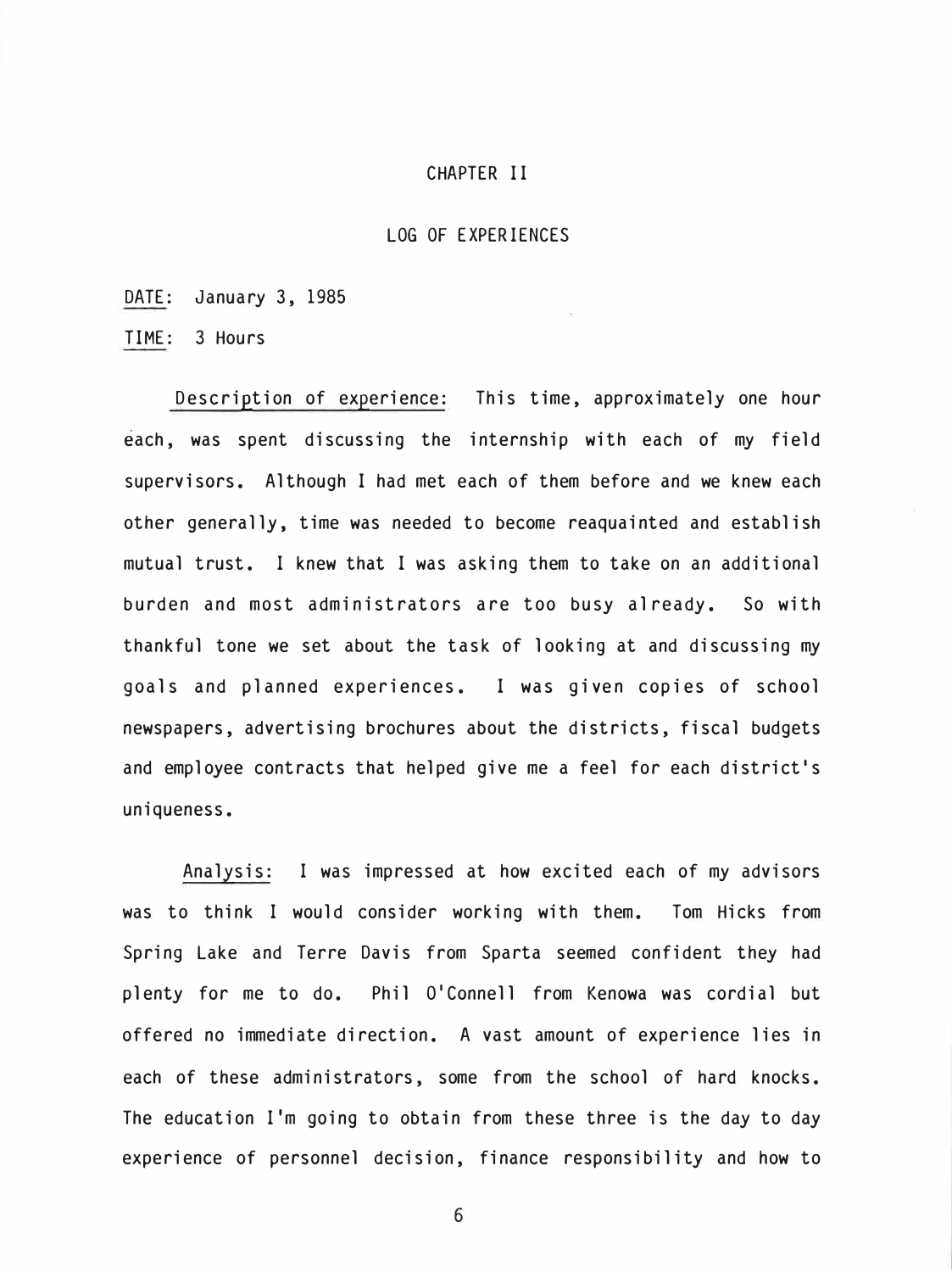deal with mistakes, especially communication problems. They have assured me I will get my share of experiences before I'm done. I am excited about starting this internship yet apprehensive as to the time constraints and conflicts. At this point it's all ahead full!

DATE: February 6, 1985

TIME: 10 Hours

Description of experience: I attended as the guest of Kenowa Hills Public Schools an eight hour workshop featuring Glen Tecker, a noted staff development expert. This workshop was for all building administrators in the North Kent Region Association. This is made up of five school districts located in Kent County. The Kenowa school district payed my way. The all-day seminar featured role playing, some excellent handouts and a fine presentation by Glen Tecker. The audience of administrators were always throwing out situations they had experienced dealing with staff. This brought to life the ideas Mr. Tucker was having. Glen Tecker has several similarities to Madaline Hunter I.T.I.P. (Hunter, 1976) program. No discussion centered around the Michigan tenure law or any of the legal issues surrounding the evaluation process but focused in on an analyzing tool and a helping or development tool. The workshop offered numerous suggestions on what is good instructional techniques and how an evaluation process can be analyzed and developed. The final two hours was spent that evening reading the Glen Tecker (Tecker, 1981) booklet.

Analysis: I appreciated the opportunity provided by Kenowa as I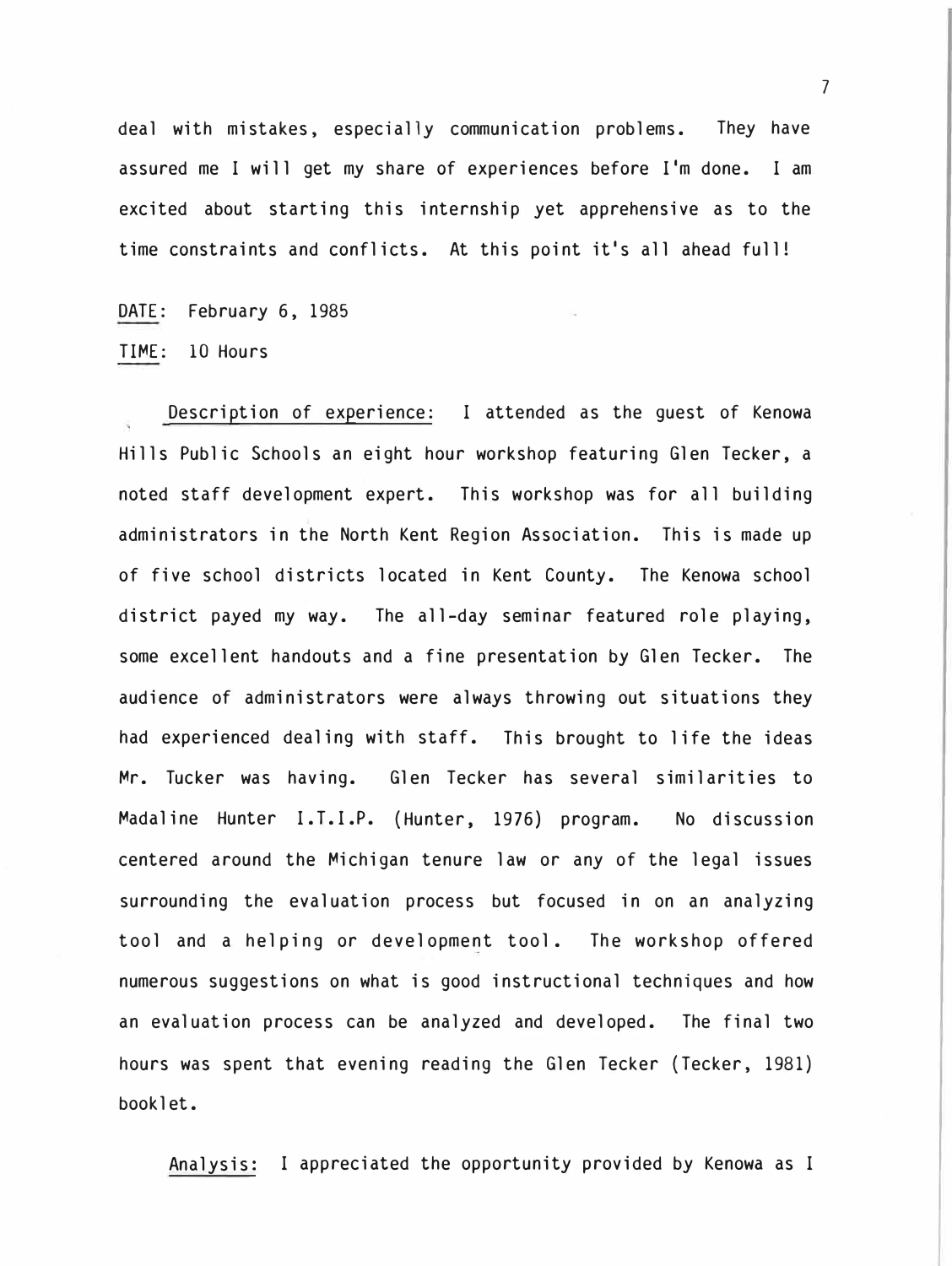know it cost money to have me there. I enjoyed the open candor of the administrators as they discussed their problems about staff. No one seemed to be immune to staff and evaluation problems. The information booklet was well done and should prove valuable as I seek out more information on staff development, and evaluation instruments and information. In addition .1 met several principals and superintendents. I am coming to realize that networking is an important part of getting a principals job.

DATE: May 6, 1985

TIME: 2 Hours

Description of experience: Kenowa Hills School board met to discuss setting up some commitees. One committee was to seek and hire a new head football coach and athletic director. Another committee was established to do a feasibility study of needed facilities, i.e., band room, auditorium, field house complex (pool and gym). In addition to establishing committees, the board went over some budget changes. They needed to shift funds from some budgeted areas to other areas. They also approved the expenditure of approximately \$80,000 to completely update playgrounds at all three elementary buildings. This large expenditure caused some concern and controversy.

Analysis: This was the first board meeting I had attended at Kenowa. It seemed very tight and businesslike. I hope it wasn't because I was there. I have been assigned to work on the feasibility study committee for new facilities. At least I have a task now to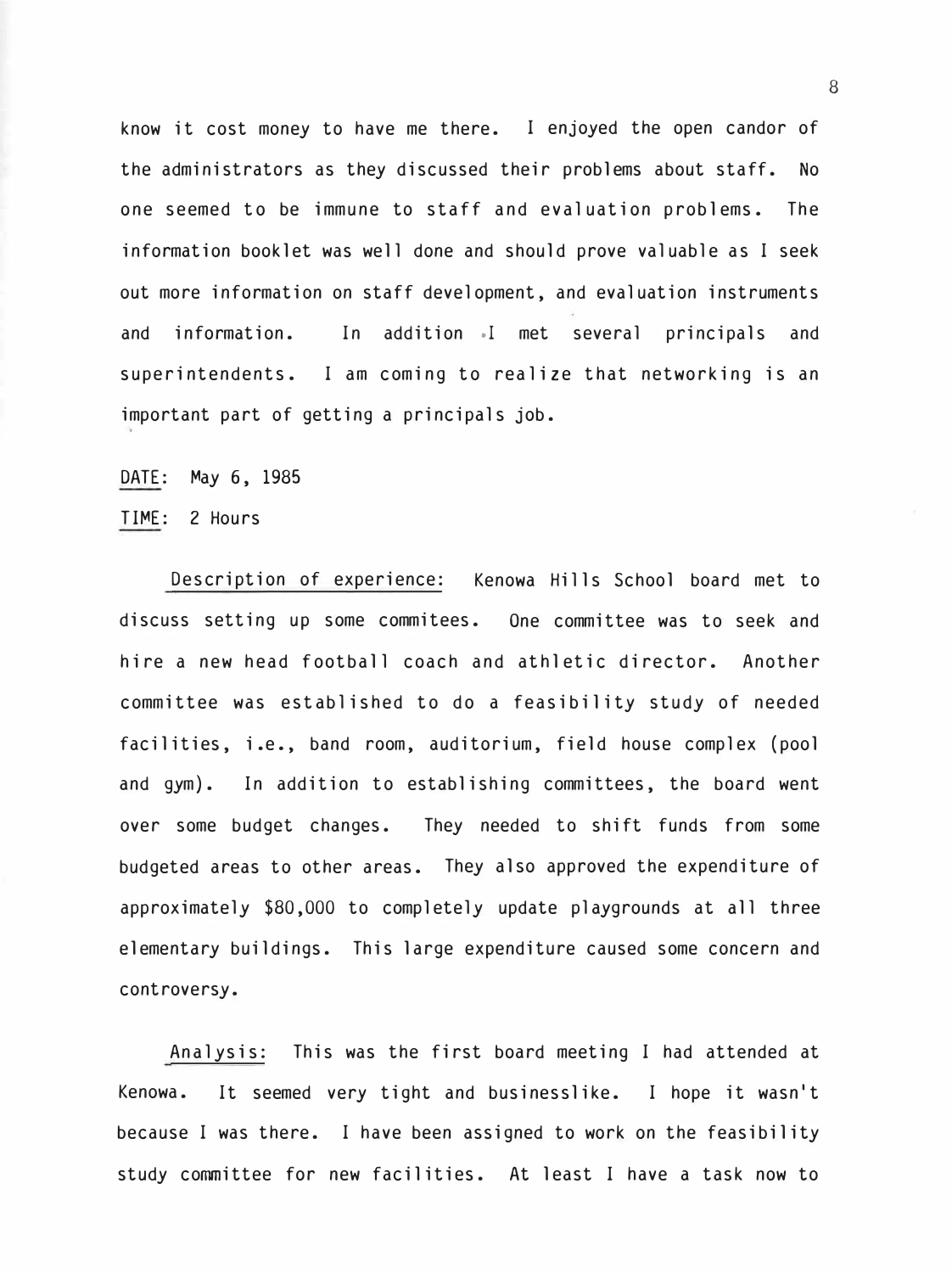work on. The next day I started making calls, checking on what other schools had in tenns of fieldhouse facilities.

DATE: May 7, 1985

TIME: 4 Hours

Description of experience: The feasibility study committee met to discuss facility needs, location and some basic design features. We discussed the different things we found other schools had, things they liked and disliked. We decided to call in an architect to go over what the committee wanted so preliminary plans might be drawn up.

Analysis: I felt like the outsider so I didn't say anything, just listened for a long time. Finally the principal asked my opinion on some topics. My extensive coaching background and knowledge of managing a swim club was helpful in answering their questions. I thought I had some good suggestions in terms of facilities and they seemed very responsive to my suggestions. This helped break the ice and I was more comfortable in my future dealings with this committee.

DATE: May 17, 1985

TIME: 3 Hours

Description of experience: Kenowa's feasibility committee met with the architect and we went over the wants and dreams of the group. We went for the gold the first round and then started around the table to get ideas on how to consolidate our suggestions. When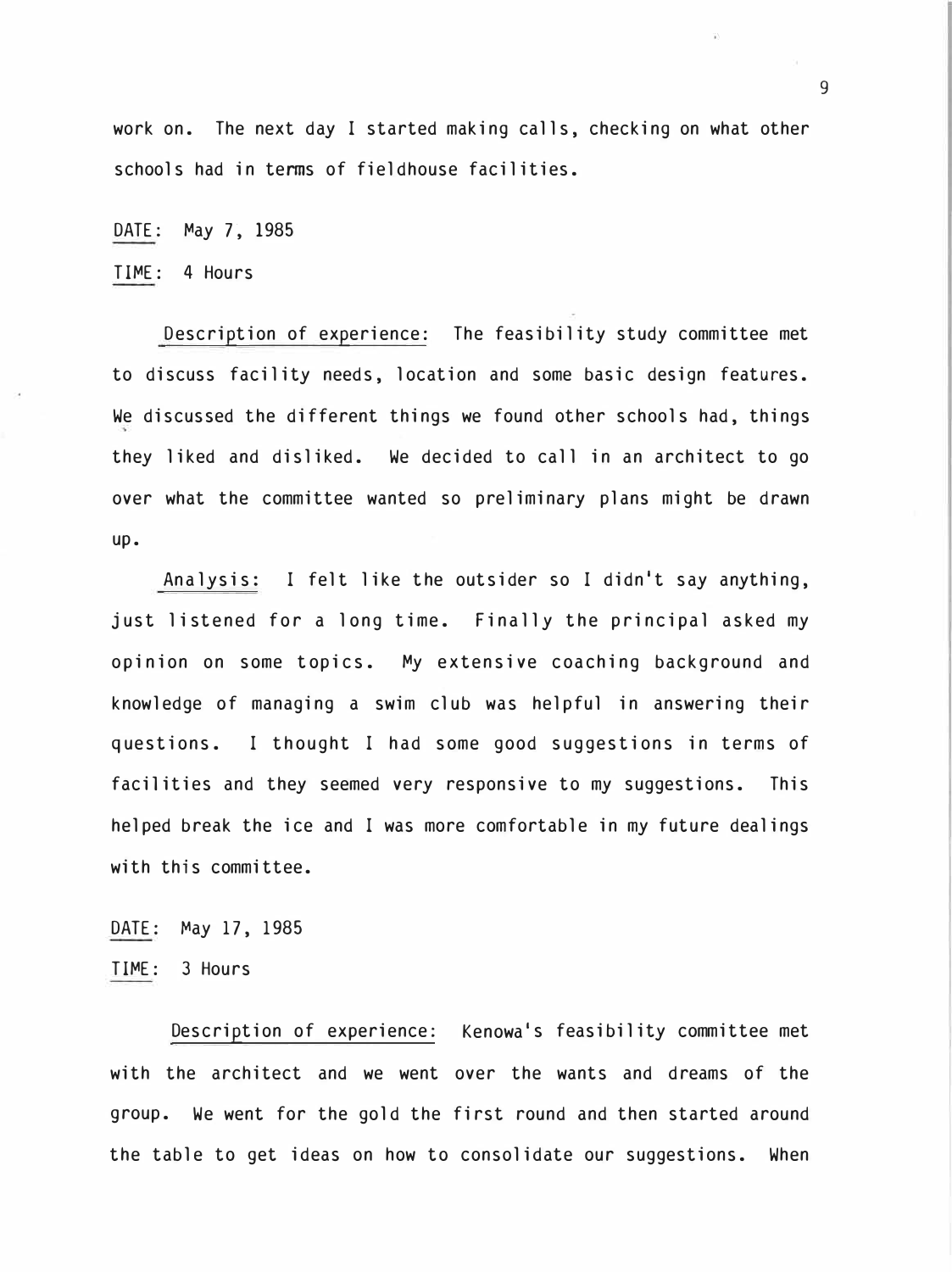we reached the end of our discussion we agreed that one spokesman should address the Board of Education at their regular meeting concerning progress made by the committee.

Analysis: The whole committee process is moving very rapidly. There seems to be an urgency in their purpose. To me it's a big project with a big price tag and no one has really talked about final dollars and cents.

Four months have flown by and I hardly have served any hours. I am worried about completing my internship in one year. I liked how the superintendent was involved in this committee but yet not really. He tried to keep physically back from the round table discussion. He did interject a stance of not worrying about cost until we know what our needs are. I thought that spurred more ideas and imagination because it relieved the tension of people being afraid to make suggestions.

#### DATE: May 16, 1985

#### TIME: 9 Hours

Description of experience: I met early in the morning with Tom Hicks in the principal's office of Spring Lake High School. The plan for the day was outlined. We spent the first couple of hours reviewing the forms used in the evaluation program called Analyzing Teacher Effectiveness (A.T.E.) (Hicks, 1983). Mr. Hicks spent time touring the building and explaining the programs offered at Spring Lake. I also had the opportunity to observe Mr. Hicks as he handled his other daily tasks and situations. We then spent three class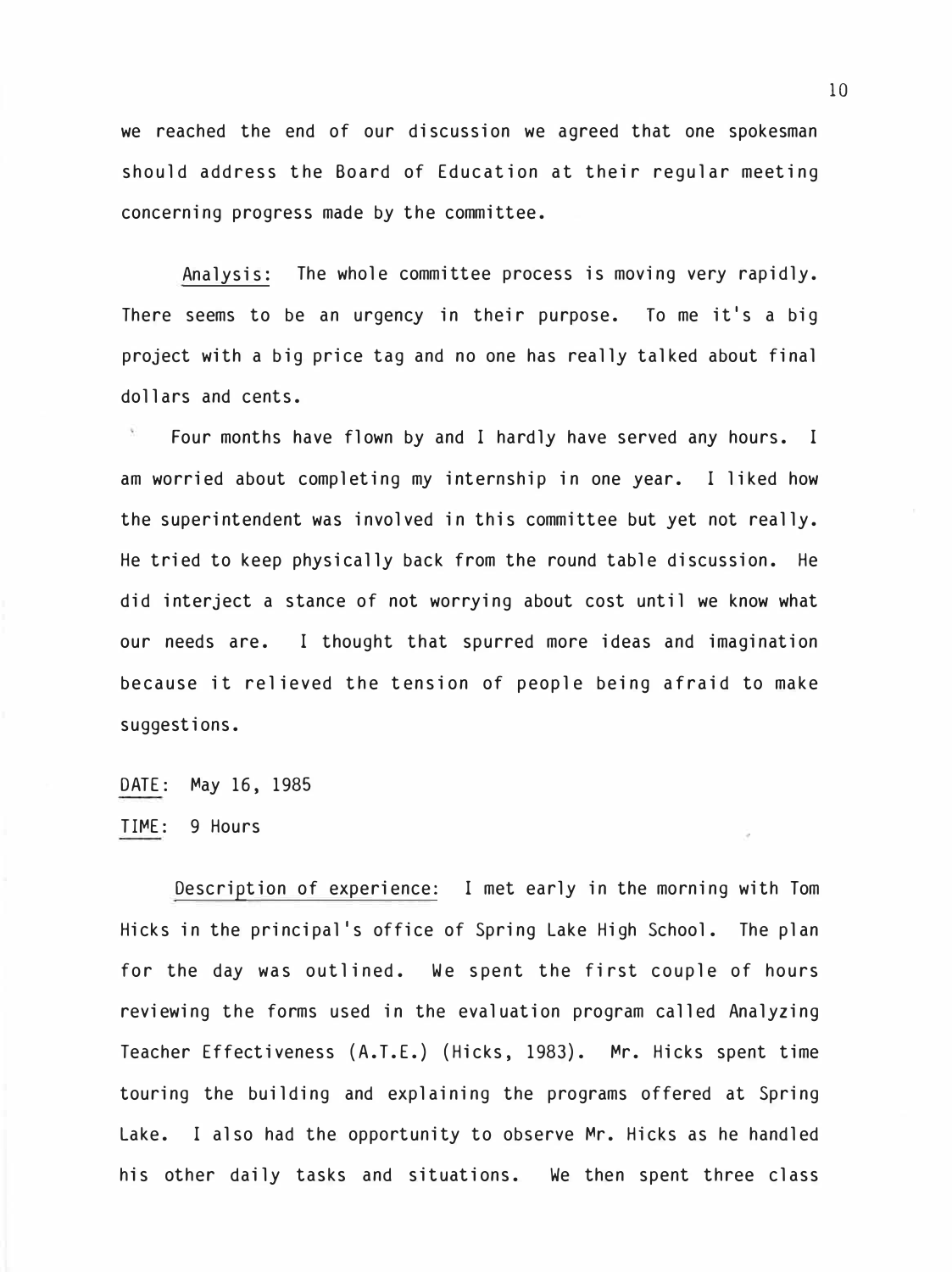periods observing the 8th grade, 10th grade and 12th grade English teachers. We each sat separately and recorded our observations on the various instruments. We spent time apart writing our evaluative summaries. We then met together to compare our notes and summaries. We talked about the teachers we observed and how we arrived at our conclusions.

Analysis: I was truly amazed at how close or similar our evaluations came out. Even though the teachers we observed were considerably different we were able to conclude the same results on each. To me this said two things; first, the instruments must be reliable; and second, I must be more competent at evaluations than I thought. To be effective, an instrument must be able to stand up to this kind of comparison testing. I felt that the time I have spent studying evaluation instruments as well as actually doing evaluations has paid off. I am far more confident communicating my observations now that I have gone through this experience.

DATE: �ay 22, 1985

TI�E: 9 Hours

Description of experience: Tom Hicks came to Coopersville High School to work with me using the A.T.E. program on three of our high school teachers. �r. Zoet, a new teacher in the science department; Mr. Busman, a veteran about to retire from English; and Mr. Fuller, a shop teacher. We followed the same format as before, plus Tom had a chance to observe me on the job dealing with my day to day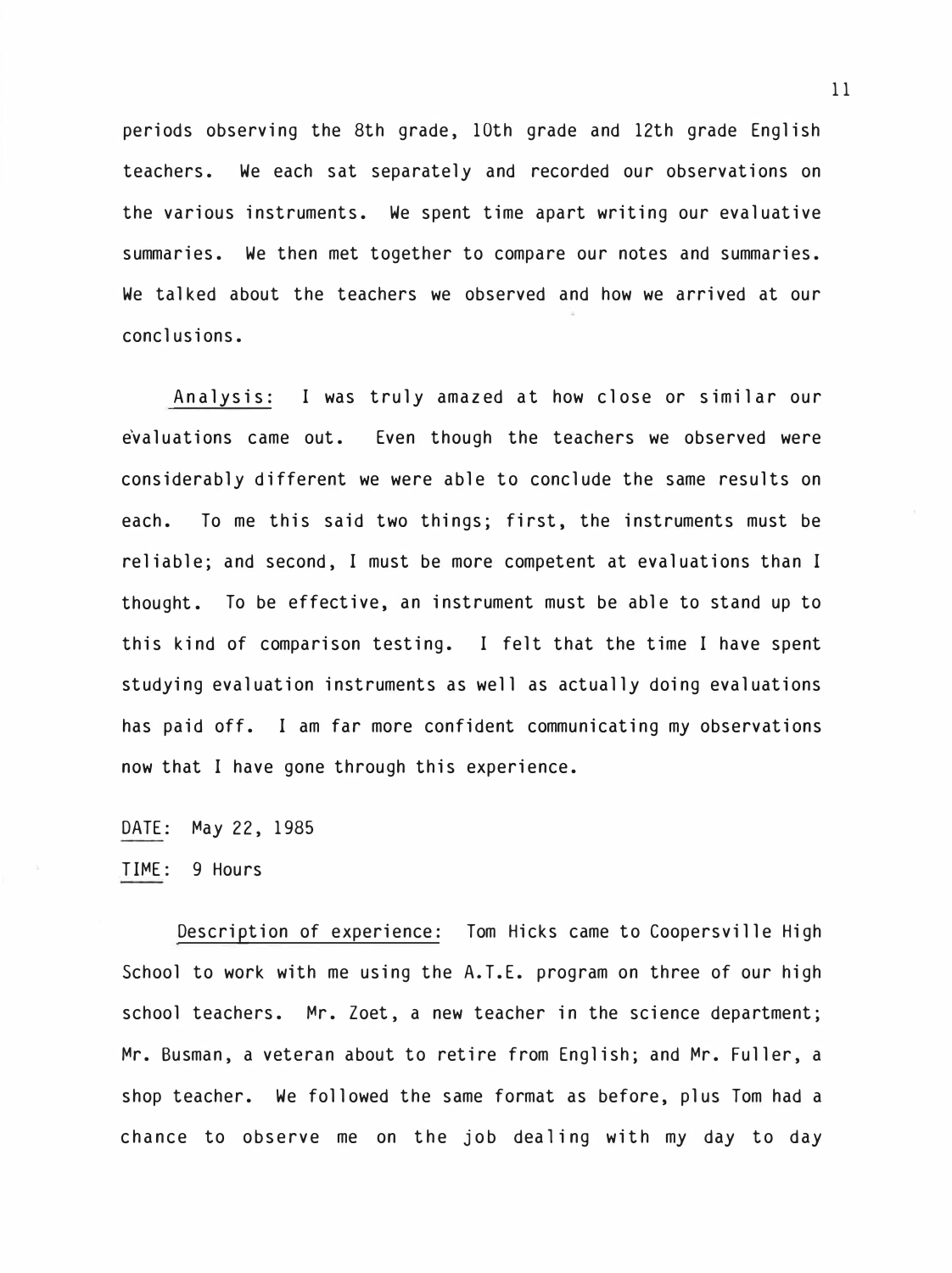responsibilities and situations. At the end of the day we again compared and found that our observations were very similar.

Analysis: Tom shared some things he observed on my dealings with students and staff. He complimented my method, style and leadership ability. This was a valuable experience for me as well as our teachers. They got some good suggestions and I got a second opinion.

DATE: May 20, 1985

TIME: 3 1/2 Hours

Description of experience: I attended the school board meeting at Kenowa Hills Public Schools. A presentation on the budget update for the current year as well as next year's proposed budget was made. There were committee reports on the new playground equipment and the feasibility study on the high school addition. This last report was the report of the committee I served on. The high school principal, Terry Byrnes, *gave* out the academic excellance awards to the seniors. The community education director *gave* out awards to many senior citizens who had served as volunteers for various activities or school programs throughout the year.

Analysis: It was a good meeting in that I was able to get two good ideas on programs that our district could be doing. I also observed how each administrator handled himself/herself when making his/her presentation. I had some time to talk to the principals about their high school awards system and what their medalion awards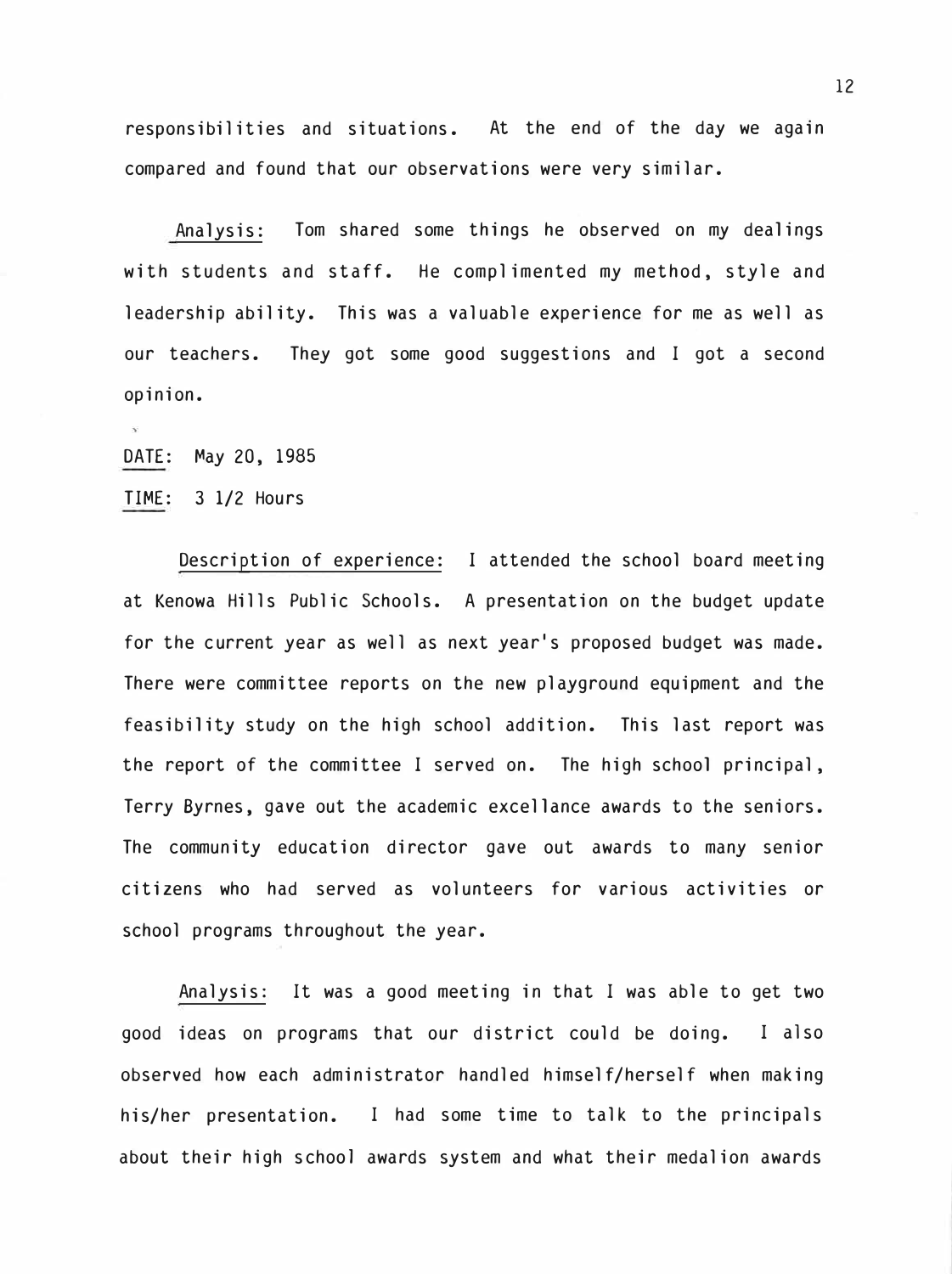looked like. I was in the process of doing the same thing at Coopersville.

DATE: �ay 28, 1985

TI�E: 9 Hours

Description of experience: This is my last day of working with Tom Hicks directly. We again used three teachers and completed the instruments and wrote our evaluation summaries on each. We also took time to discuss our educational philosophies, talked about our career ambitions and what Tom's experiences had taught him about the field of educational leadership. We also talked about the Madaline Hunter video tapes I was studying and the upcoming I.T.I.P. workshop.

Analysis: In the end I found Tom Hicks opening up and sharing his thoughts and opinions on education in general and more specifically administration. I appreciated his frankness. It has been a very valuable experience as well as establishing a relationship that should help in my future quest for a principalship. This concluded my time with Tom Hicks except the hours I was going to be putting in at the upcoming I.T.I.P. workshop. I ended up putting in alot more hours at Spring Lake than I intended.

DATE: �ay 19, �ay 30, June 3 and June 9, 1985  $TIME: 7$  Hours  $(3, 1, 1/2, 1, 1/2, 1/2)$ 

Description of experience: Each of these dates and all of this time was spent as part of the direction of Tom Hicks to review and analyze a �adaline Hunter series of video tapes and text (Hunter,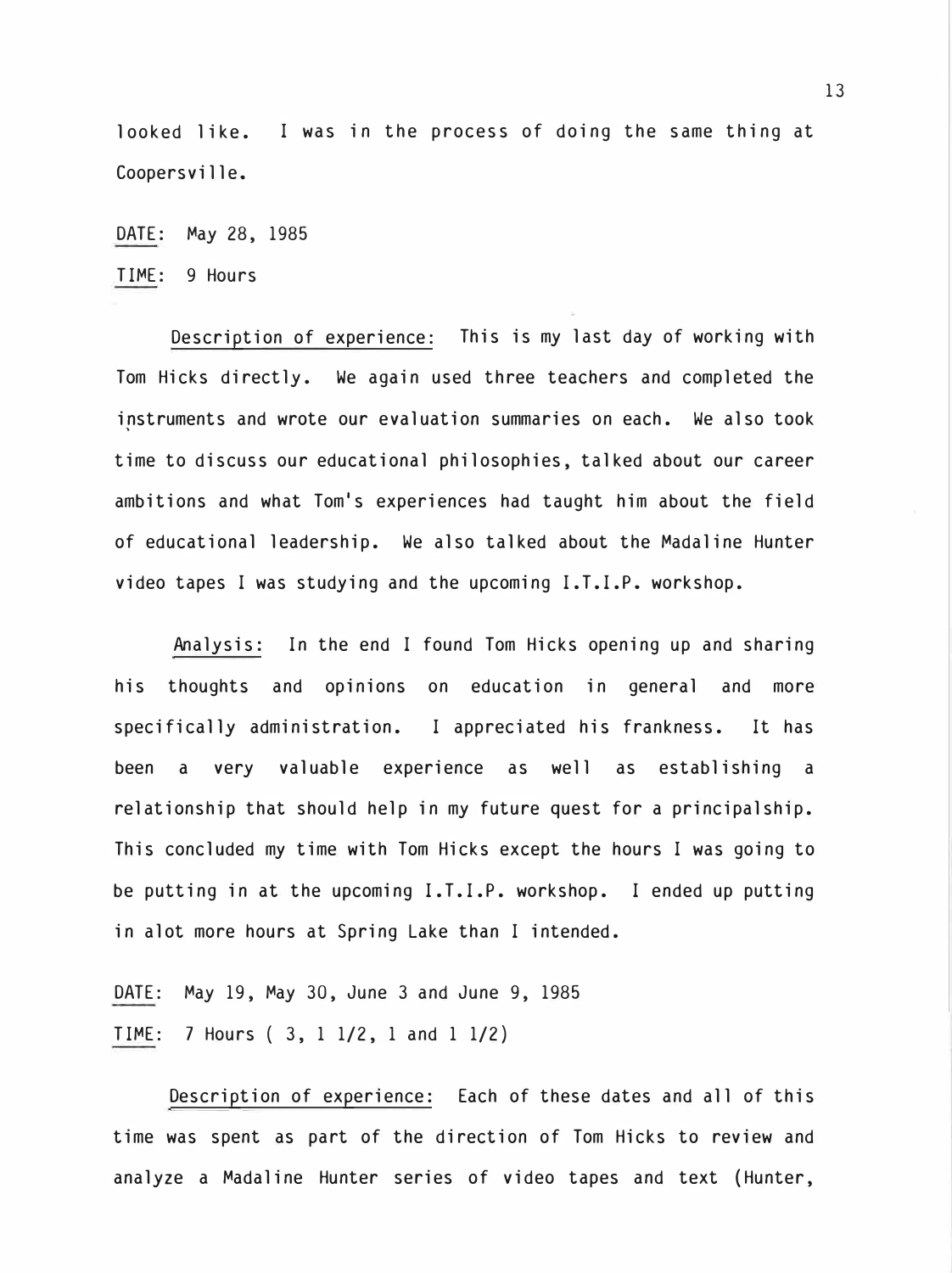1976). Tom explains that much of his A.T.E. program was adapted from Madaline Hunter's program and also included much of Bloom's Taxonomy (Blooms, 1956). He felt these tapes would strengthen me in the area of evaluation primarily emphasizing instructional modeling. This was to be completed before I would be allowed to participate in a Madaline Hunter workshop. Tom enrolled me in the North Kent County I.T.I.P. Workshop.

Analysis: I was glad that I had studied the tapes and had the experience of working with the A.T.E. instrument prior to attending the workshop. At least I didn't feel incompetent. The tapes were somewhat old but really gave me a sound basis of what I.T.I.P. is and its grass roots movement. I appreciated Tom's foresight.

DATE: June 10 - 14, 1985

TIME: 40 Hours

Description of experience: I attended the Madaline Hunter I.T.I.P. workshop. It is a very intensive, all day workshop held for five days in a row. Our presenter was Dr. Cynthia Desrochers from California State University. The focus of the program was increasing teaching effectiveness. The whole week was broken up into lecture, discussion, large and small group activities and role playing. The final assignment was to design and teach a lesson following the I.T.I.P. and Bloom's Taxonomy models. Everything we had learned in the week had to be incorporated into our lesson. The rest of the team had to critique and evaluate you on how well you planned and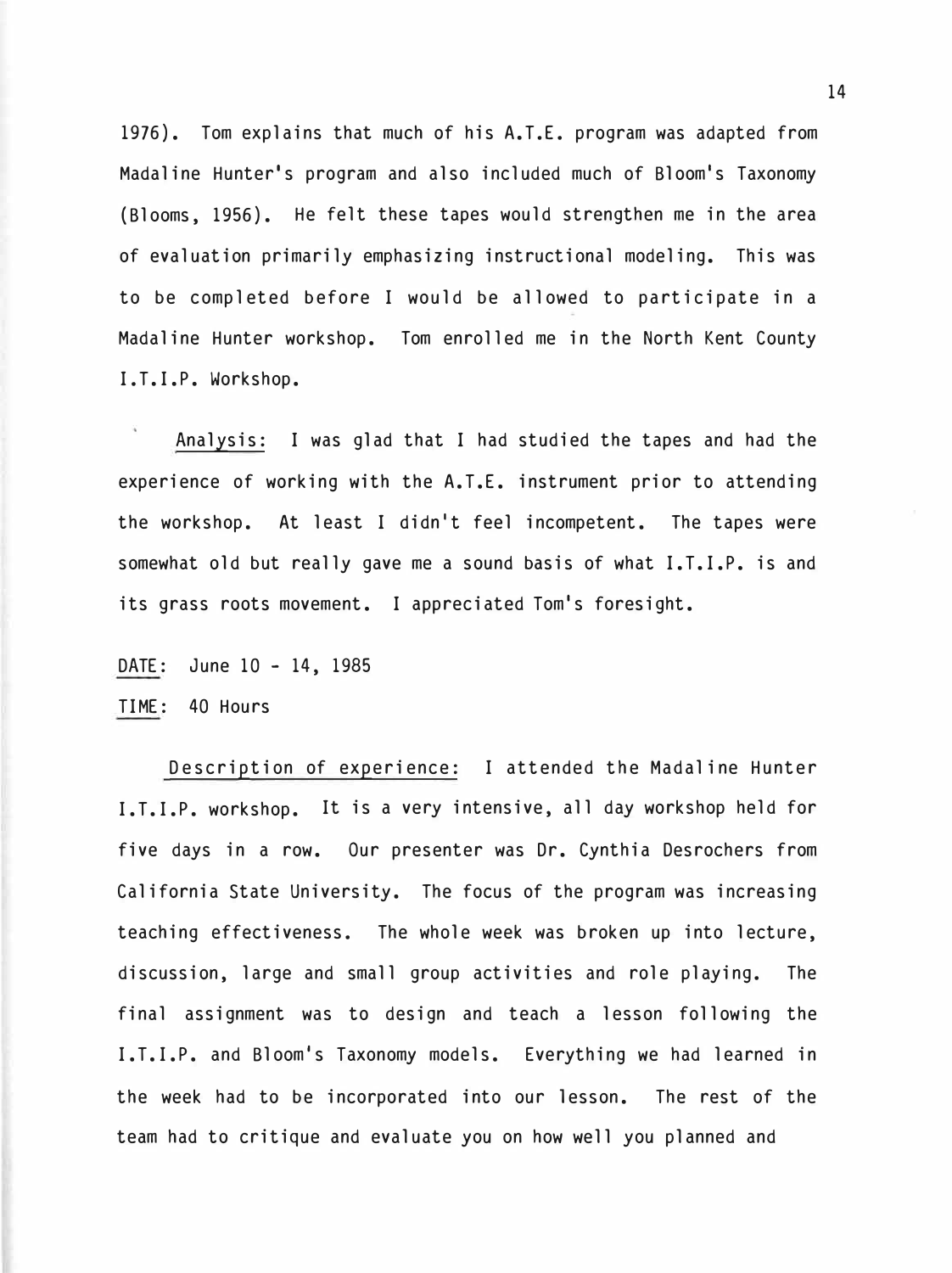followed the instructional model, also on whether your lesson consisted of all the parts.

Analysis: Probably the best workshop I have ever attended. I learned more about lesson planning and what the components are of a good lesson plan than I ever did in all my education classes. In many cases I was already doing these things, but I never knew what they labeled them. In other cases I discovered things that I lacked, especially anticipatory set. The instructor was super and I learned much that I've taken back to the classroom to share with teachers that I am assigned to work with. If you're going to evaluate teachers, then there has to be a helping component in that evaluation process. In order to help, you have to be competent as to what is good instructional practice. I feel I have accomplished some of my goals already, especially in the area of staff development and evaluation. This workshop gave me the confidence that I could go into a classroom and accurately analyze the quality and effectiveness of the instruction taking place.

DATE: November 15 and 16, 1985

TIME: 24 Hours

Description of experience: I attended the Michigan Institute for Educational Management (M.I.E.M.) conference in Flint with Dr. Terre Davis of Sparta. This is the beginning of my hours with Sparta. This workshop consisted of a host of mini-workshops of presenters on various topics. Some of the topics were school finance, personnel relations, merit pay, history of education in the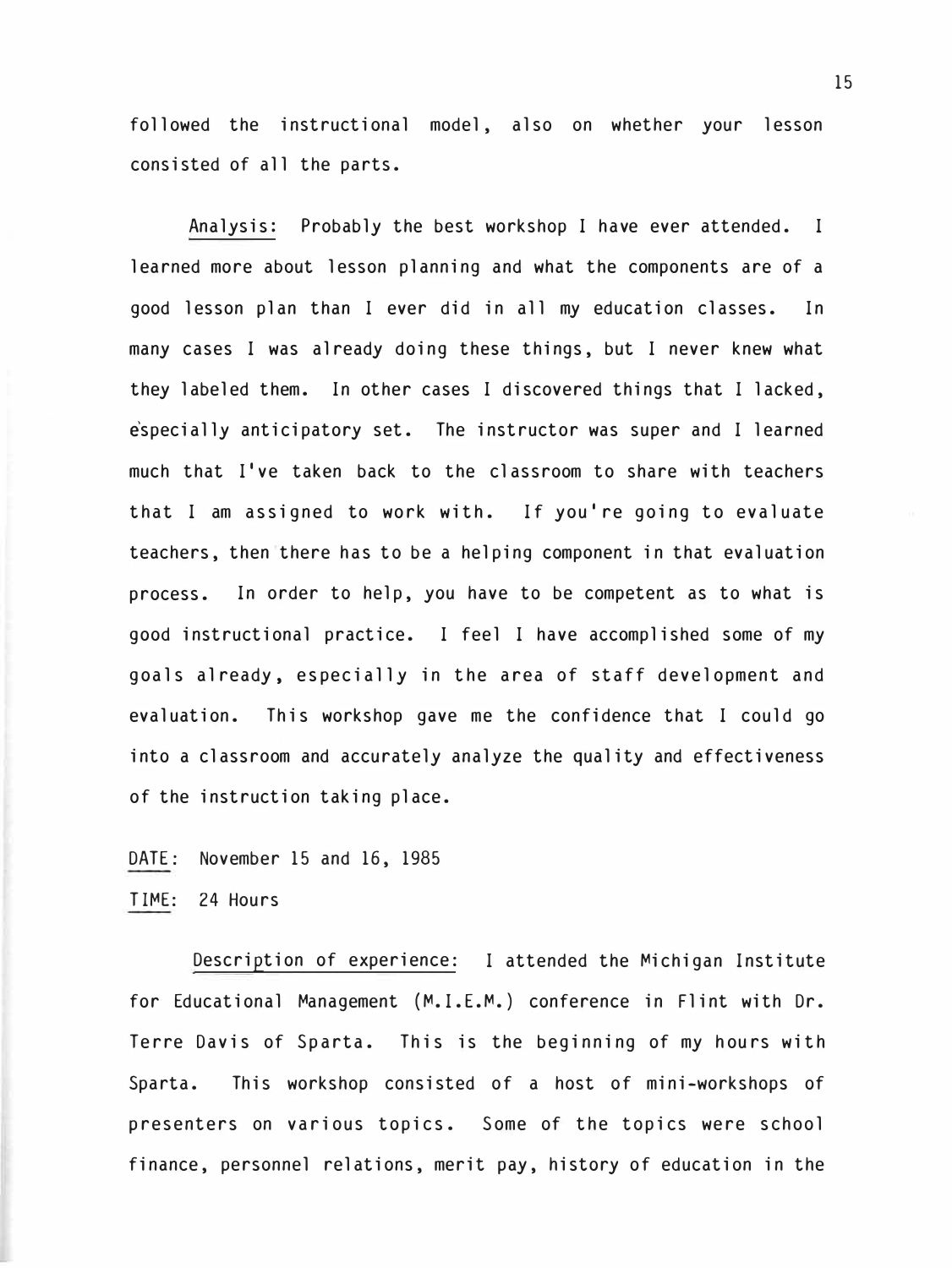state of Michigan, long range planning and goal setting, demographics, merit pay systems for administrators and teachers, evaluation, parent advisory committees, gaining influence, negotiations planning, public relations and millage campaigns, etc.

Analysis: Excellent workshop for an intern. I collected tons of information about each of the topics. Many of the topics related to my goals so the information was definitely helpful. I enjoyed the dpportunity to meet so many practicing professionals of people broadening my network. The most interesting part of the conference was getting to know Dr. Terre Davis as a person. Riding in the car we shared philosophies and the pros and cons of educational administration. She gave me a much better sense of what type of person and leader I was working with.

- DATE: December 5, 1985
- TIME: 3 Hours

Description of experience: As part of the Michigan Institute for Educational Management (M.I.E.M.) we had to attend mini-workshops. This first workshop was on school finance. The presentor was Jack Oakly of Kent Intermediate School district. He explained the difference between in-formula and out-of-formula districts, and discussed the problems of tax incentives sponsored by the state and how they affect schools. He also talked about General Motors and Amway's appealing of their property tax assessments, and explained the legislative process in funding of schools each year.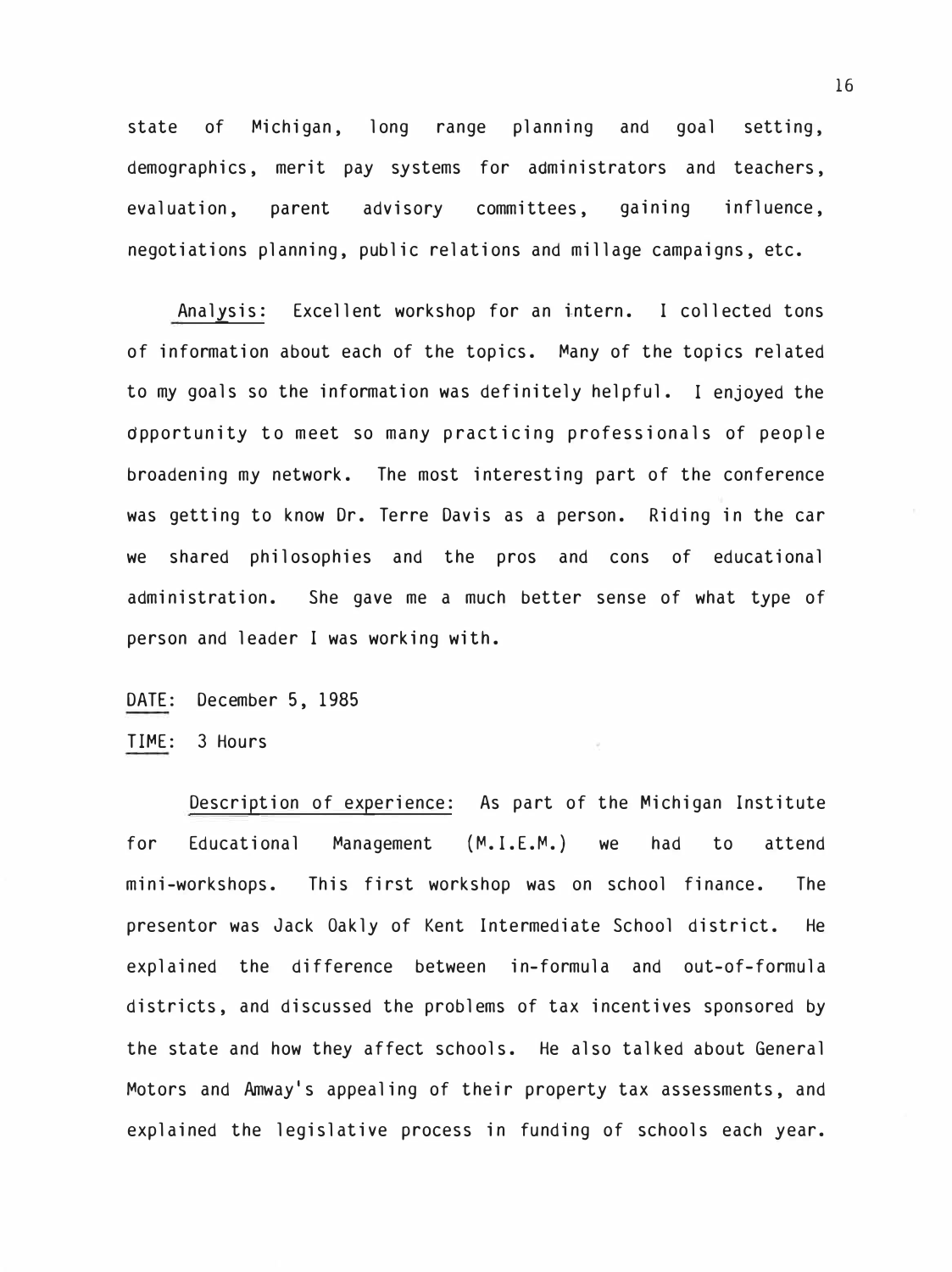We then worked out some hypothetical situations for us to practice work the formula.

Analysis: Oakly used many personal experiences and examples of local districts that I was familiar with which made the presentation very informative. I consider Jack Oakly top notch especially in his down to earth approach. I was very interested to learn about all the state programs available to business and industry for property tax relief and how it has impacted many local districts, even Coopersville, where I work.

DATE: January 7, 1986 TIME: 2 1/2 Hours

Description of experience: I met with Dr. Terre Davis of Sparta and the building committee to discuss the bond issue and the upcoming campaign. The architect presented to us the details regarding various buildings and costs. From this, we were able to establish the total cost of the project and how much millage would be needed to cover it. We spent the rest of the time planning strategies on how to promote the package. I presented strategies we used at Coopersville in our recently successful bond-millage campaign.

Analysis: This was the most difficult assignment during my entire internship. I felt the notebook I had put together in strategies for a millage campaign was well done. The fact that the committee chose not to follow my recommendations hurt me. In fact they did some things I specifically warned them not to do. In the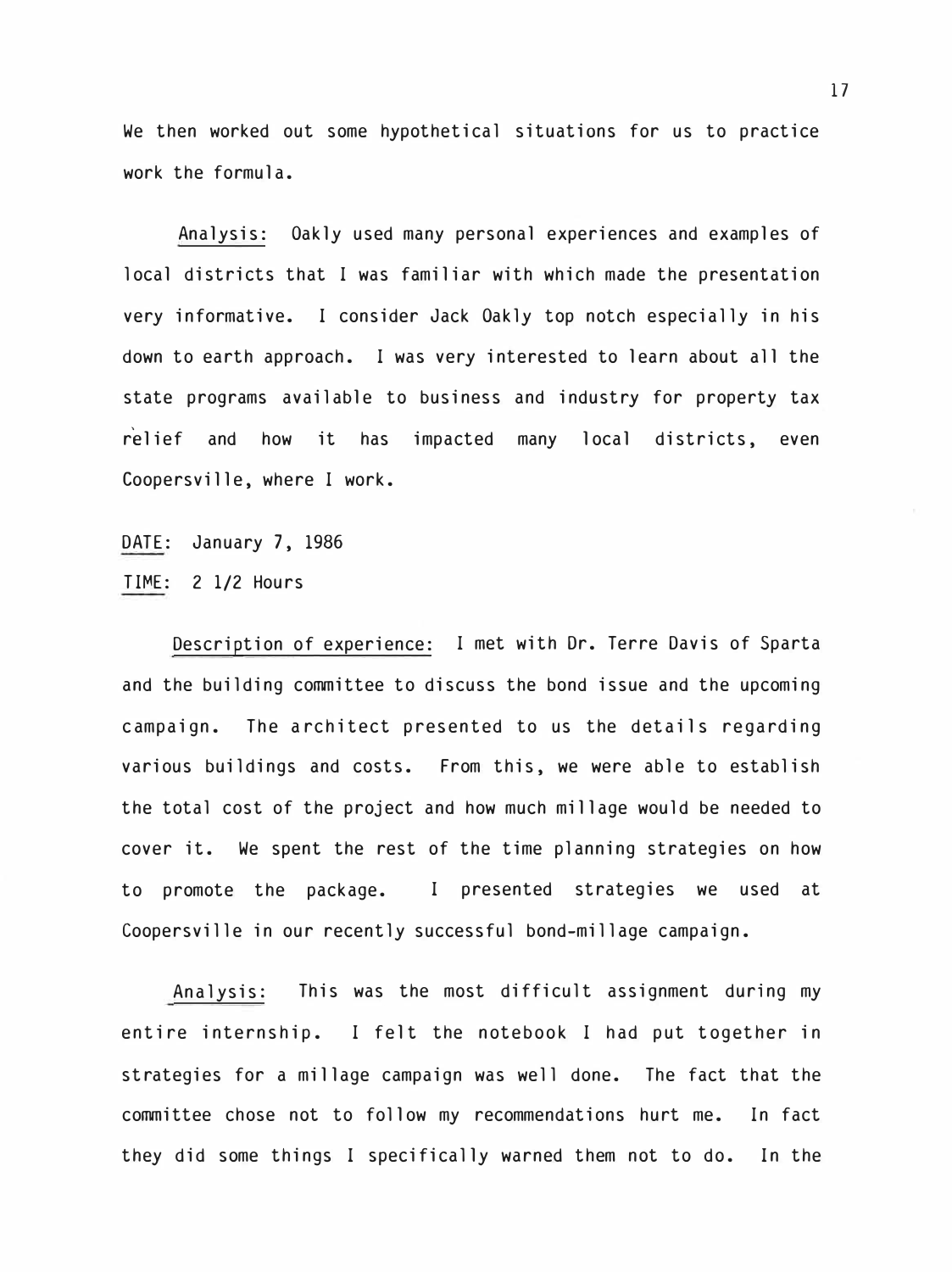end they hurt themselves by chosing to do them. One example was the strategy of dealing with the farmers; it was wrong and in the end, I guess, I felt some satisfaction that I had told them so.

DATE: January 13, 1986

TI�E: 3 1/2 Hours

Description of experience: This was a combined bond issue planning meeting, followed by a school board meeting. I gave some information at the bond planning meeting and at the board meeting including a report on what the new (J.A.) Applied Economics program is all about. Sparta High School is planning on adding this course to its curriculum. We already have it at Coopersville and I chaired the study committee that started it so I felt comfortable reporting to the Board on the specifics of the program.

Analysis: The bond committee is moving forward. Many good ideas and considerable energy is being put into it. I really don't know if everything can get done. In my own mind I always have questioned, does it really help that much? Even when we did our campaign at Coopersville, I wondered, does it really help to do all this campaigning?

DATE: January 16, 1986 TI�E: 4 1/2 Hours

Description of experience: Another bond issue meeting occurred. We selected the slides we wanted to use and put them in order. We wrote the script as we went along. Dr. Terre Davis and I did this by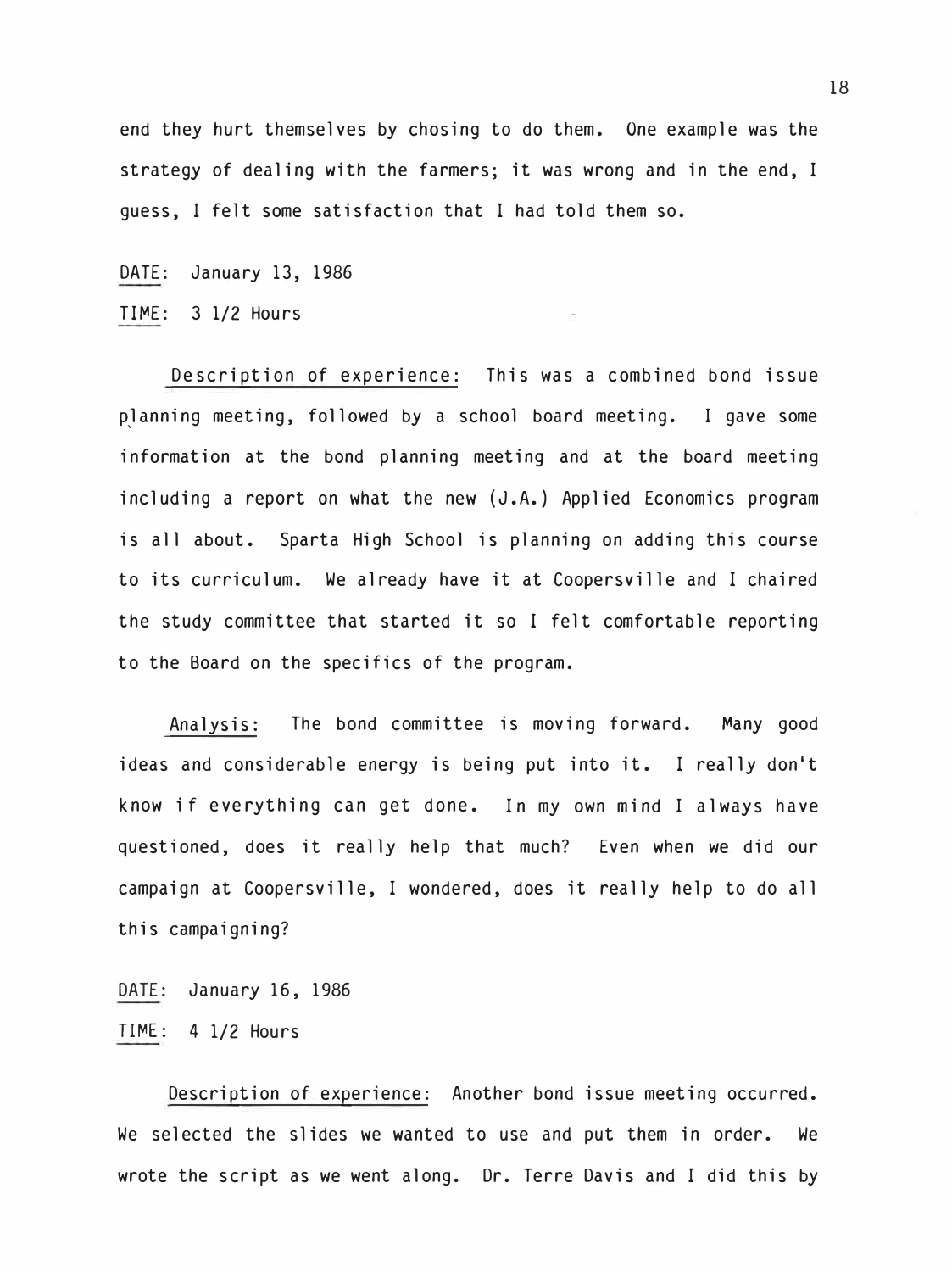ourselves. I felt more pressure being placed on me to come up with ideas and give direction; my confidence was shaky.

Analysis: My gut reactions right now tell me if this millage fails, it's going to be my fault. They have looked to me for more input and ideas than what I thought they would take from an outsider. Some of the things we have put together, e.g., brochures, slide show and handouts, have been done well and I am proud of my input. With my self-confidence failing and with some decisions going against me, I am not sure we are heading on the right track.

DATE: January 23, 1986 TIME: 4 Hours

Description of experience: We attended our second M.I.E.M. mini-workshop. This was held in the law office of Fred Patterson, a well known lawyer who represents most of the districts around Grand Rapids. We started the session with a handout and good explanation of corrective discipline for teachers presented by Mike Pintak, principal of Caledonia High School. This was followed by a thorough discussion of the tenure law by Fred Patterson and how evaluation and procedural due process have to go hand in hand if you're going to get rid of an inadequate teacher.

Analysis: This was great. Again I am strengthened in this whole process of staff evaluation. I have definitely been provided with the experiences needed to meet my goal of understanding this process of teacher evaluation.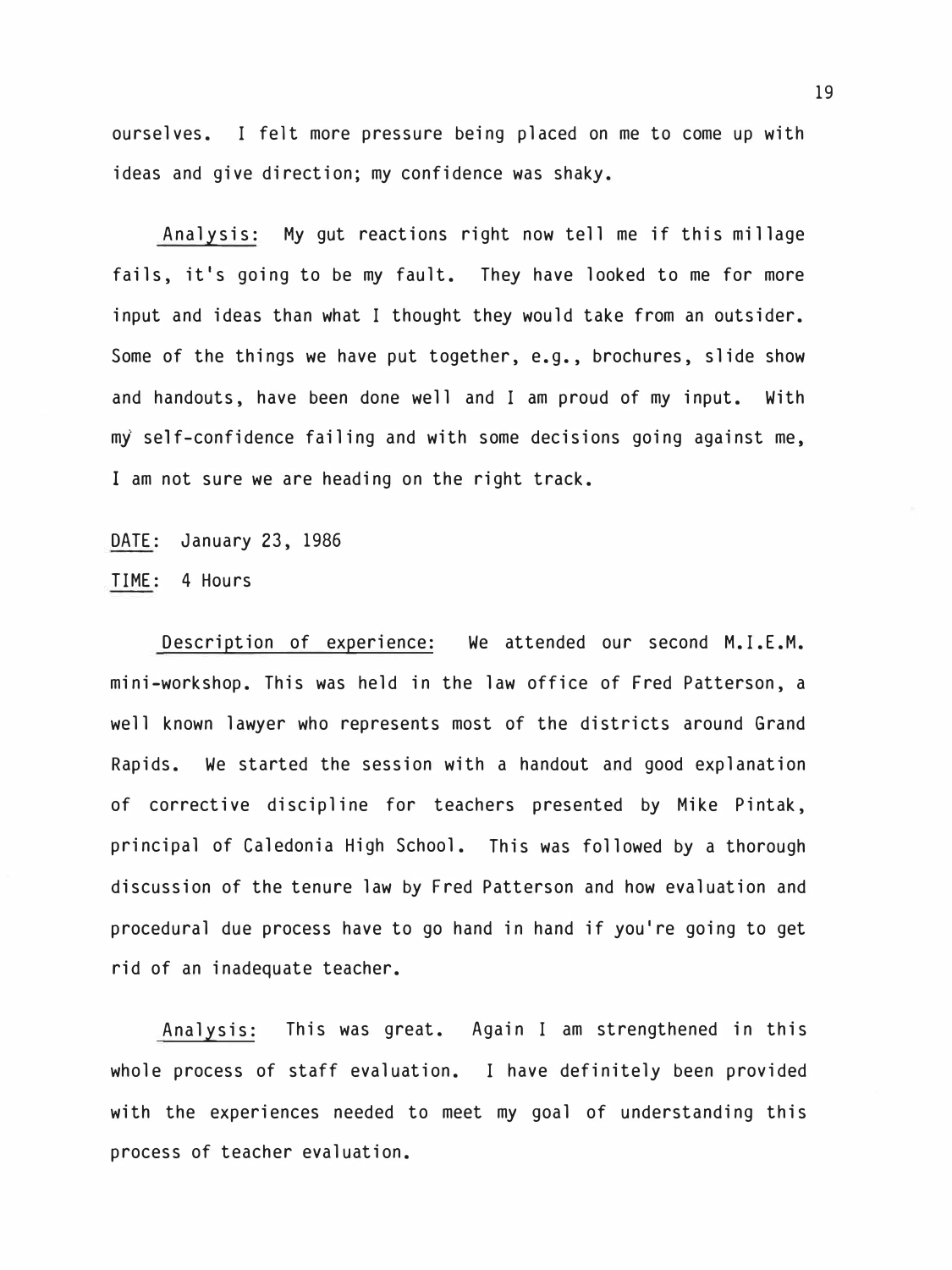#### DATE: January 25, 1986

TIME: 8 Hours

Description of experience: I was assigned to research the tax issue of Michigan Homestead Property Tax Credit and the Farmland Preservation Tax Credit for Sparta's bond-millage committee. Both programs were to be shared at the Farm Bureau meeting with the bond campaign. I was to be able to show the farmers how, even with the increase in taxes from the bonding millage, they won't have to pay more money. I was to have charts made and information handouts prepared to comfort and sway the farm vote, to gain their support.

Analysis: I completed the assignment by meeting with two tax accountants. I also talked to our local farmer expert in Coopersville to see how our millage affected our local farmers. After completing the assignment I recommended to Sparta they not use the information as part of their promotion campaign. I felt it would raise the ire of the farmers. I told them not to talk about it unless really questioned. They didn't listen. It was the angriest millage meeting we had. I felt like a piece of dung when it was over. This was the beginning of big trouble in the Sparta schools and it is still boiling over today. We struck the match that lit the fire. I never have regretted anything in my life more than this.

DATE: January 27, 1986

TIME: 3 1/2 Hours

Description of experience: This was another one of the dog and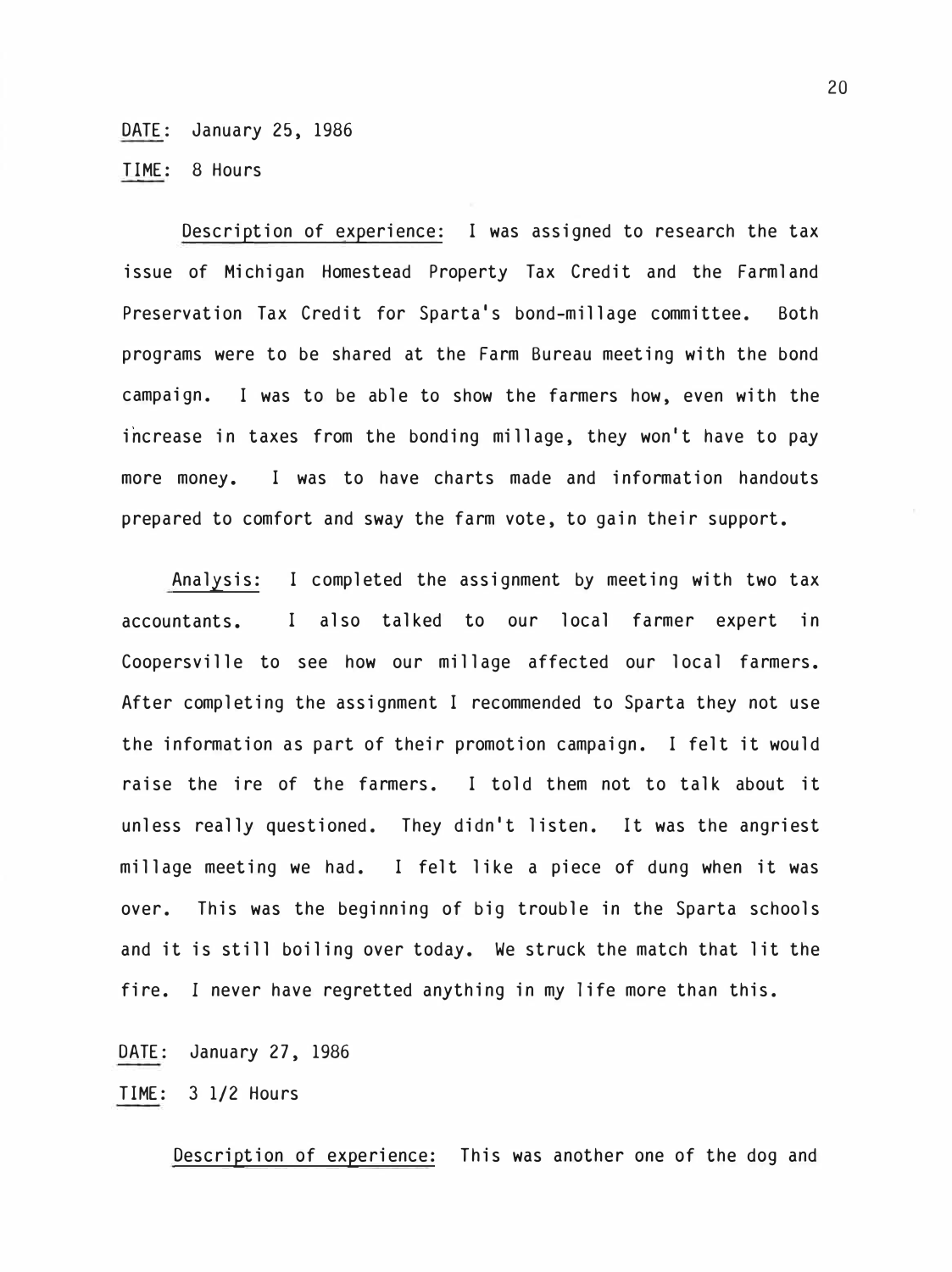pony shows put on by the millage campaign committee. It was followed by a regular board meeting. The people that showed up were primarily athletic boosters and high school parents who were far more supportive and positive than many of our past audiences. The board meeting was on the budget review as well as a presentation made by students and parents of a special alternative education program. There were only fourteen students working on this alternative high school grant project. The program received some rave reviews. The board was updated by the superintendent on the status of the past year's goals. Also the high school student council president made a report on the flu epidemic.

Analysis: Goal setting is easy compared to evaluating whether or not you are accomplishing them. It was interesting to see how the board and superintendent handled the alternative education presentation and the student request to close school because of the flu. The group that attended the millage program were very supportive; however, the rumblings were already being heard throughout the district concerning the troubled farmers and the bond-millage proposal.

DATE: January 27, January 30, February 3, February 4, February 13, 1986

TIME: 14 Hours

Description of experience: We took our dog and pony show, the bond-millage campaign, on the road. This was to be our pre-vote barage of community meetings. We hit all three teaching staffs and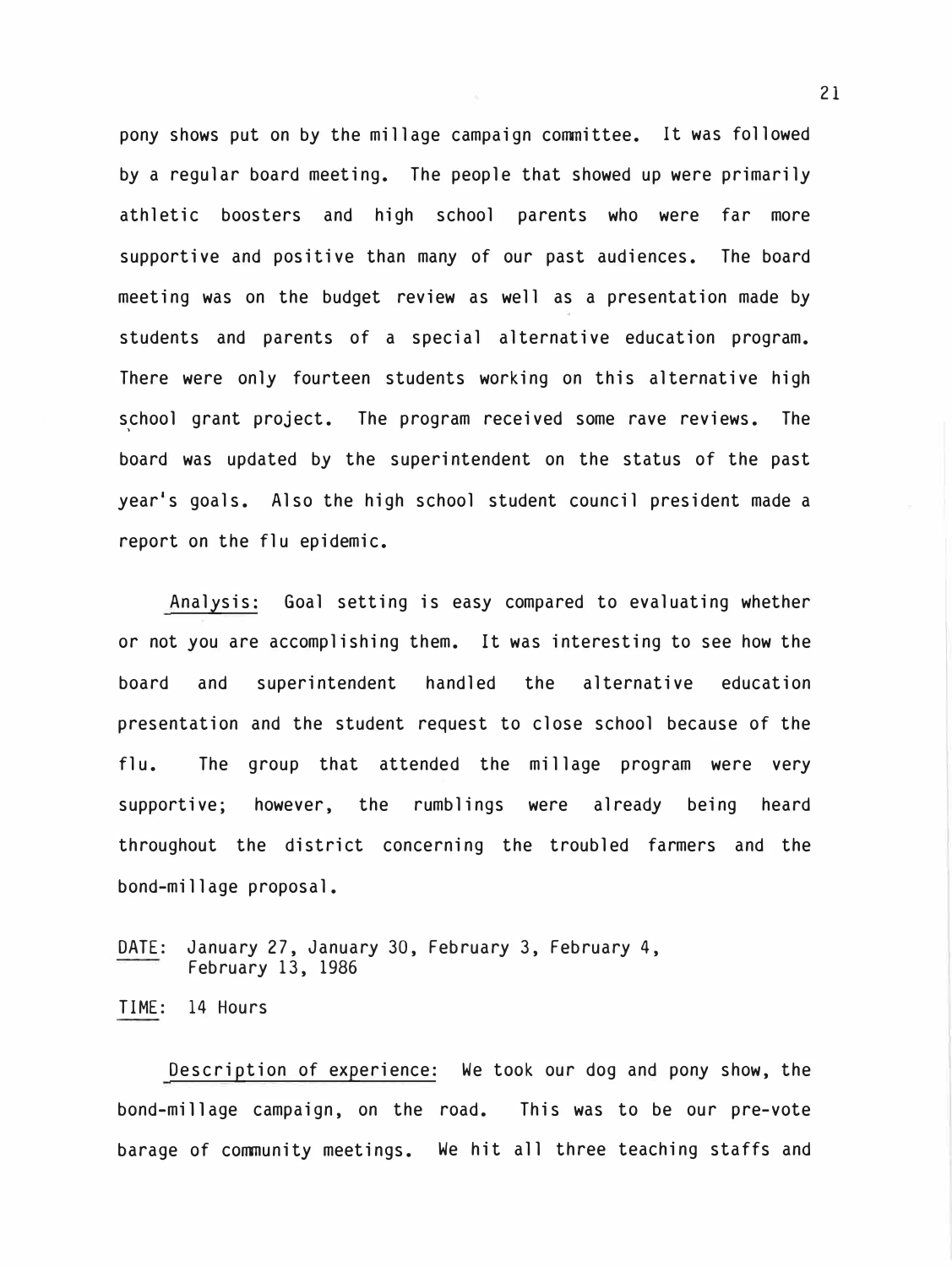various support services within the school system itself. We then went to the Rotary, Farm Bureau, Jaycee's and Lion's Club, as well as four community school and elementary buildings. A maximum effort was given by all. Some of the meetings turned hostile while others were very supportive. entire district. It proved difficult to predict the mood of the

Analysis: I felt fortunate to be called on to assist Dr. Terre Davis at these meetings and to explain various items of concern that needed clarifying. This was a good opportunity for a person not living in or employed by the district. Dr. Davis told me she felt I spoke better to the public than other administrators, plus I was experienced having gone through this same process at Coopersville a year earlier.

DATE: January 31, 1986 TIME: 6 Hours

Description of experience: I was allowed to sit in and observe the final interviews for the position of assistant superintendent for Sparta schools. Three candidates were involved in the- finals. The entire Board of Education was involved. I was asked to note comments that the candidates made in response to the planned questions. I was also asked to rank them before the Board made their rankings. My rankings I shared only with the superintendent. I was not allowed to talk, or ask questions, only observe.

Analysis: I loved it. It should really help me when I start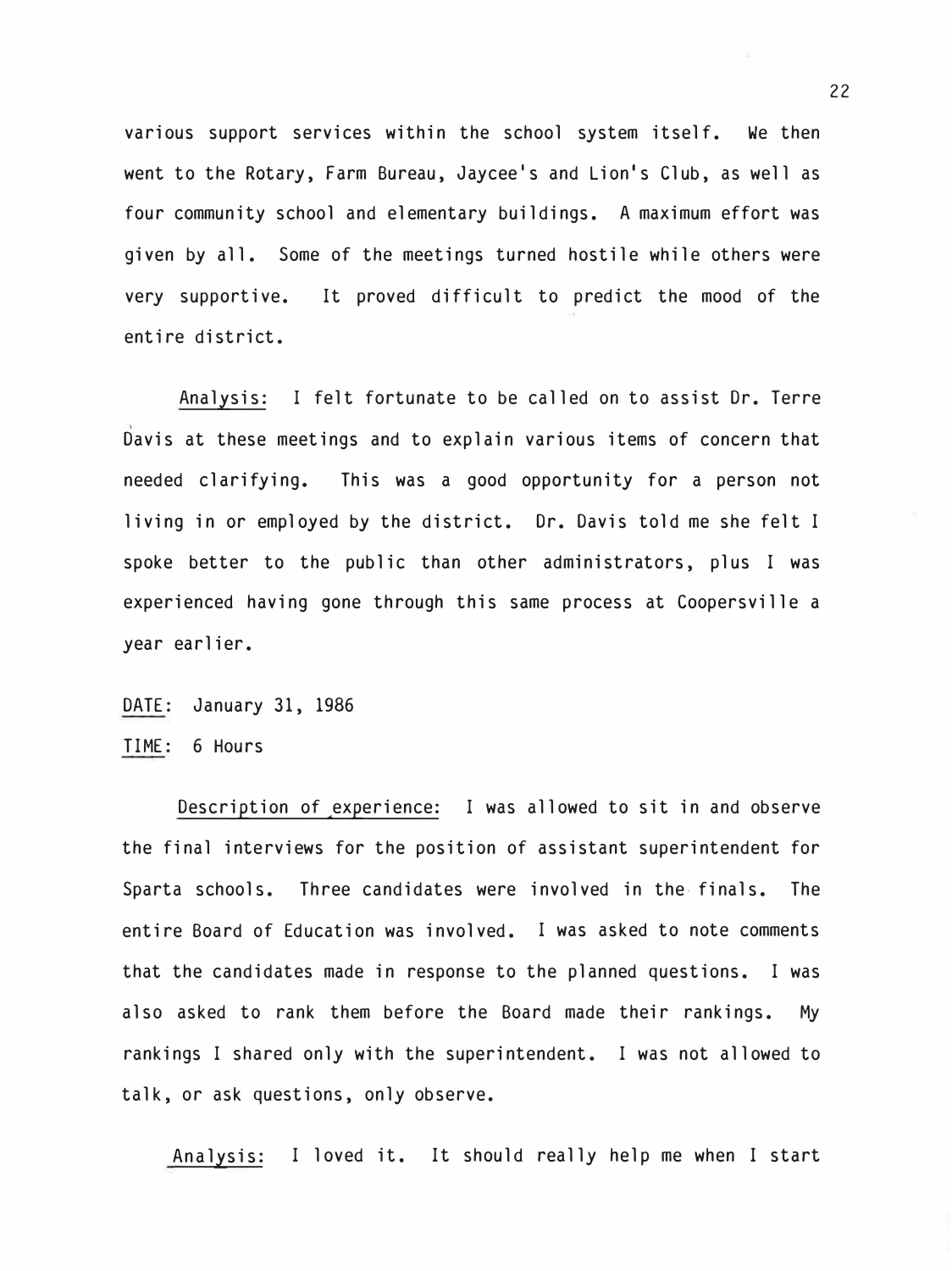interviewing. I was interested in the kinds of questions the Board asked, as well as the responses the candidates gave. I was pleased that my first choice turned the job down. My second choice got the job but I'm not really that impressed with his leadership skills, only his knowledge of computers.

DATE: February 10, 1986

TIME: 4 Hours

Description of experience: This was a combined bond millage meeting followed by a regular school board meeting. The millage meeting went real smoothly; it was a very supportive group. The board meeting was a little more exciting in that they read a resignation letter from the principal of the high school. I knew there was alot of infighting going on between the principal and superintendent of Sparta. They appointed the new assistant superintendent, Dennis McGruff, and posted the high school principal 's job. Some staffing issues and hiring of coaches for spring sports was discussed.

Analysis: The best part of this evening was talking to some of the board members concerning my interest in the high school principalship. I loved how the superintendent handled the resignation, short and sweet, and cut off all questions and discussions.

DATE: February 19, 1986 TIME: 4 Hours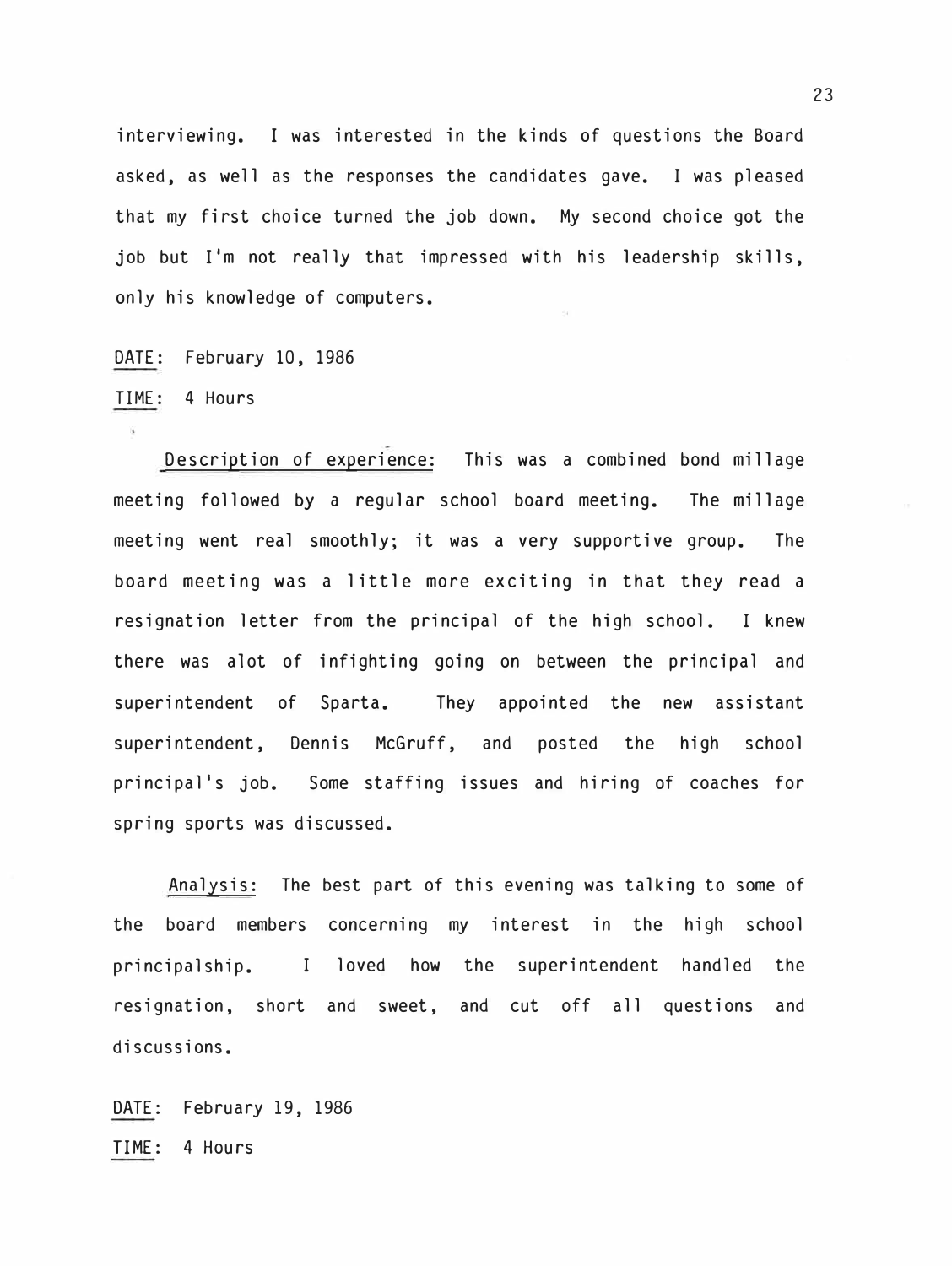Description of experience: I was asked to research two issues. The first issue was on Sparta's attendance policy compared to Coopersville's. Second, how do other schools in the surrounding areas handle phone calling for absences. Do schools require parents to call in the absences and/or does the school call the parents if it don <sup>I</sup> t hear from them? I did the research very fast and shocked the board and superintendent. It was easy because Coopersville had just instituted a new attendance policy that I developed. In fact, at our assistant principals' meetings I have been asked numerous times to discuss our policy and the issues of attendance.

Analysis: More schools really need to take a look at what they are doing with attendance. Sparta was very impressed with our program and my report. I also gave their new high school assistant principal a copy of sixteen school districts handbooks that included their attendance policies and practices. In addition I spent considerable time explaining to him the operations of our policy.

DATE: February 27, 1986

TIME: 4 Hours

Description of experience: Our last M.I.E.M. mini-workshop. The program for the day was centered around identifying leadership styles. As part of that identification process we were introduced to two instruments presently being used by industry and education to aid in the selection of management personnel. The two instruments we were introduced to were: Personal Profile System (Performax Systems International, 1977) and the Herrmann Brain Dominance Survey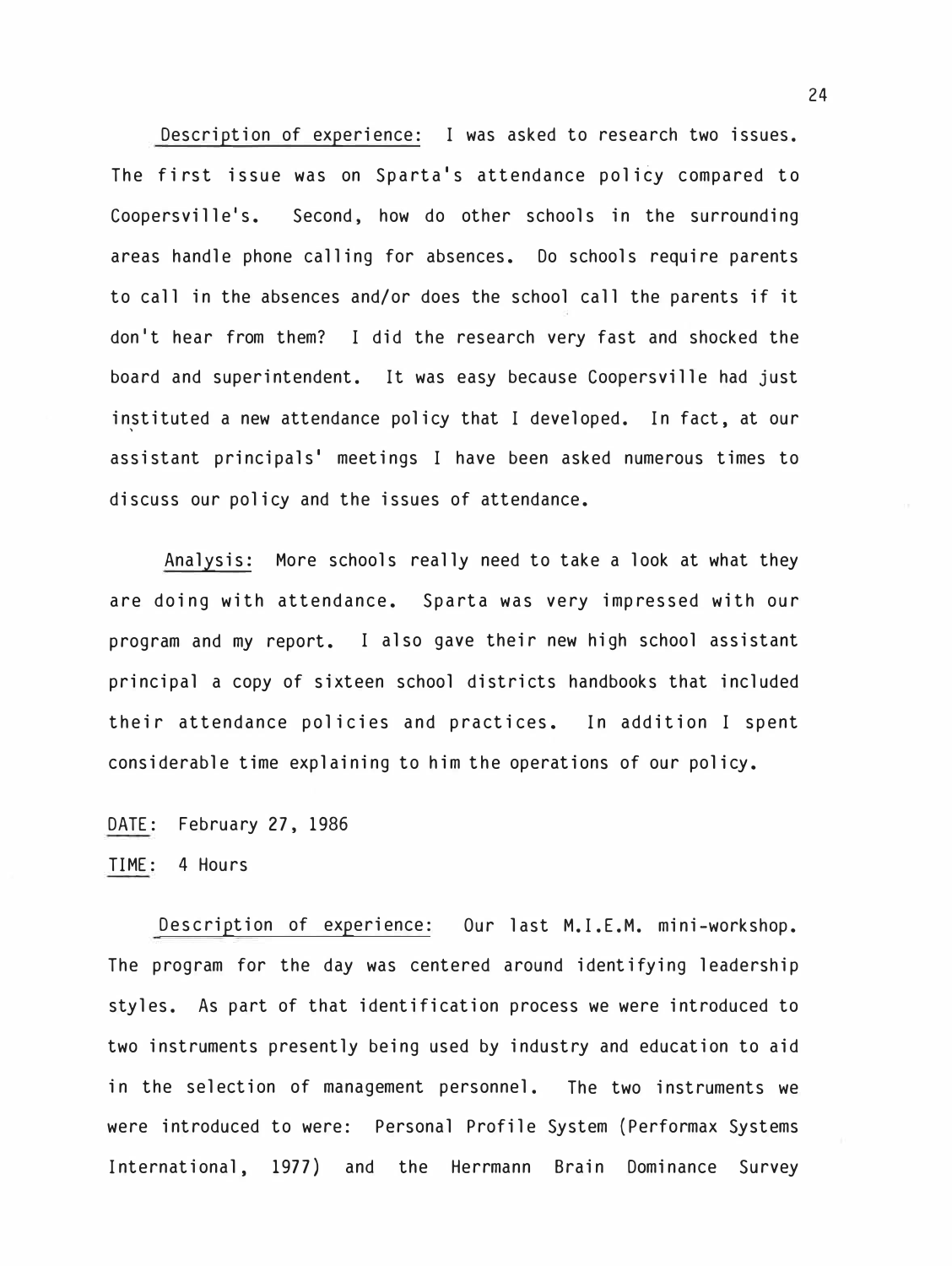(Herrmann, 1983). Each instrument was presented, explained and our results were analyzed. Leslie Wessman, a consultant for Interact Associates, did the ones on

Brain Dominance. Ken Steensma of Fairfield Consulting did the Performax instrument.

Analysis: I really enjoyed this session. My results were not necessarily what I thought they should be nor were they what I thought an administrator should be. In the final analysis it was pointed out that my style was that of a counselor. As I was analyzed they helped me to understand that my real interest does lie in the area of personnel and human resources management. My problem is my preparation and experiences haven't exactly set me up for this career move.

DATE: March 10 and March 11, 1986 TIME: 40 Hours

Description of experience: Our second and final Michigan Institute for Educational Management (M.I.E.M.) workshop was held in Dearborn. Like the first one, a whole host of topics were presented from administrative contract language to goal setting for boards of education. I was most impressed with two presentors and topics. First was Dr. Harold L. Hodgkinson whose topic was "Demographics of Education, Kindergarten Through Graduate School". The other program was by Dr. Ron Brown which was titled "Gaining Influence Through Negotiation." These were both very informative and very well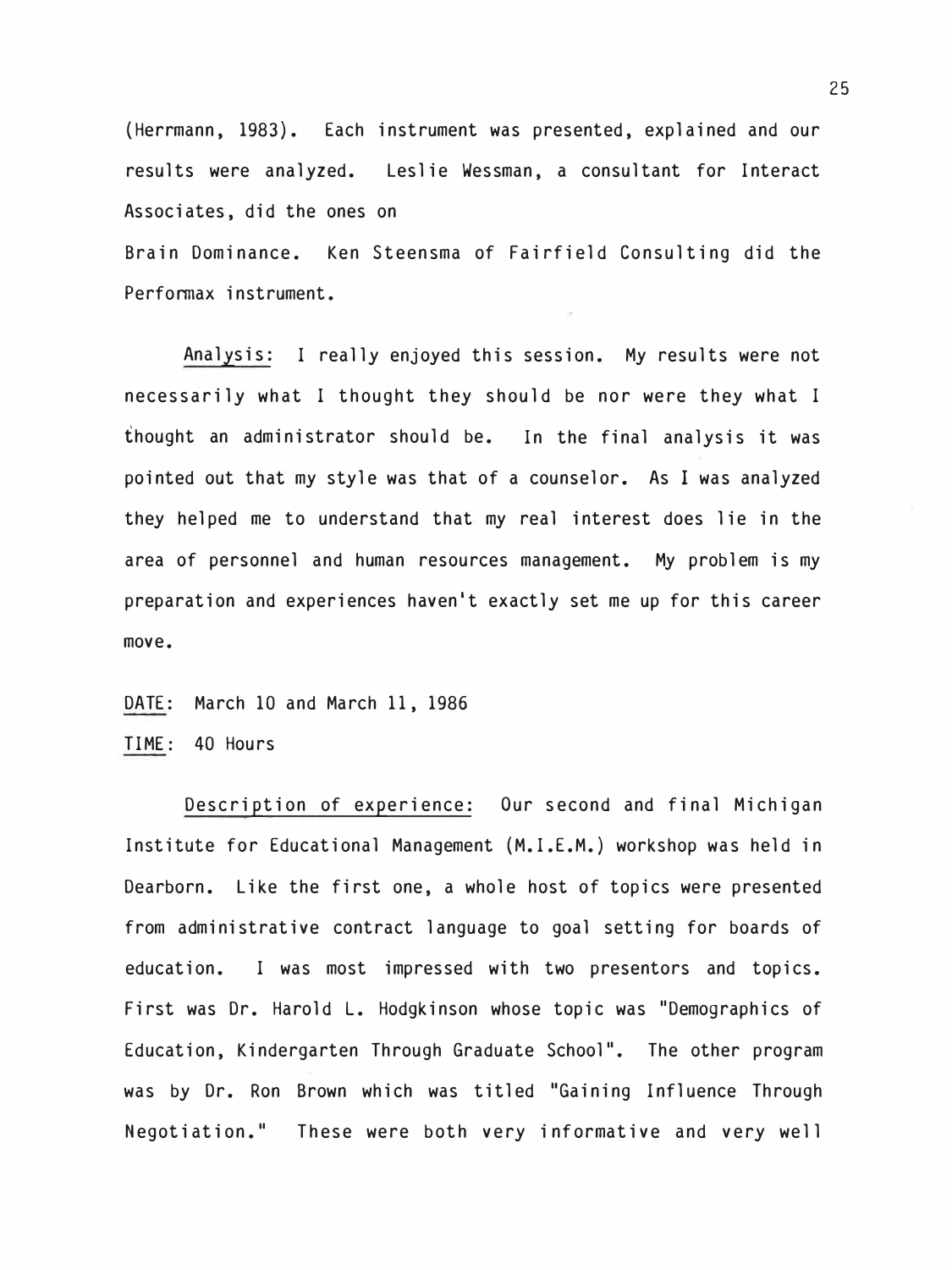presented. There were other good topics and presentors but not as significant.

Analysis: The whole M.I.E.M. institute experience was very positive. Many of my goals were addressed in both the major workshops as well as the mini ones. I thank Dr. Terre Davis for suggesting I put some of my time in through this method. What's most interesting or frightening is how do you take all this vast information I've collected over the year and put it into practice in my everyday job and future ambitions. I feel very unsure of myself.

DATE: March 18 and April 23, 1986 TIME: 4 1/2 Hours

Description of experience: I had lunch with Dr. Terre Davis of Sparta. Together we summarized my internship and experiences. We talked about the principalship position at Sparta. Some time was spent discussing my leadership style, my strengths and weaknesses. Her assessment convinced both of us that Sparta's principalship was not the place for me. Some weeks later we had lunch with Dr. Schlack for basically the same reason, evaluation of my internship.

Analysis: This was a real good experience for me, especially the introspection given my leadership style. Terre Davis, Larry Schlack, Tom Hicks and Phil O'Connell have given me valuable information as to what direction I should take. Ironically, I still have many innate fears as to whether or not I can be an effective principal; I guess everyone does. I have really enjoyed working with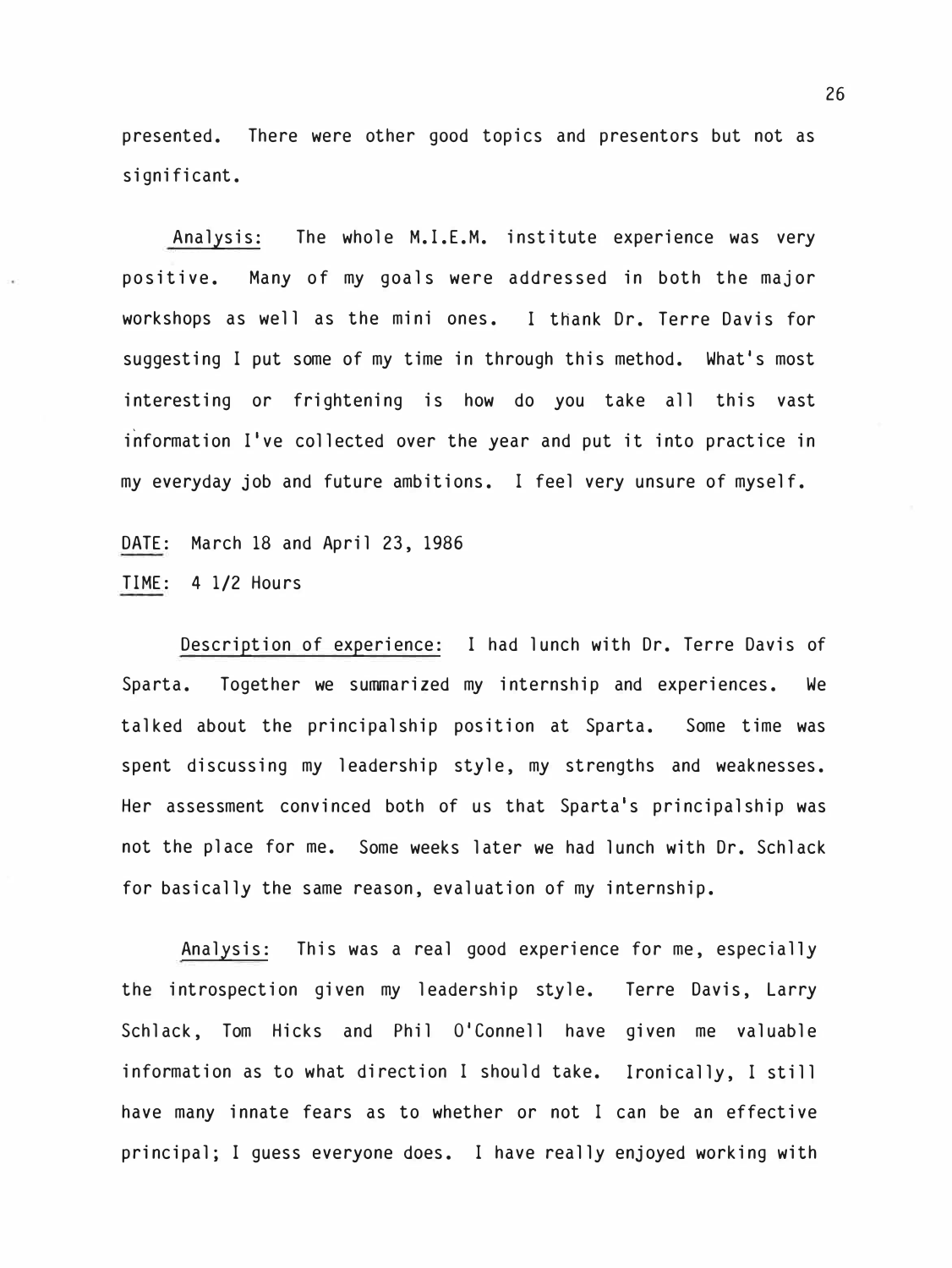each of my field advisors. I did express a guilt feeling that more time wasn't spent with Phil O'Connell, superintendent of Kenowa. I called him to apologize and explained "how time flies when your having fun!"

×

 $\alpha$ 

Ý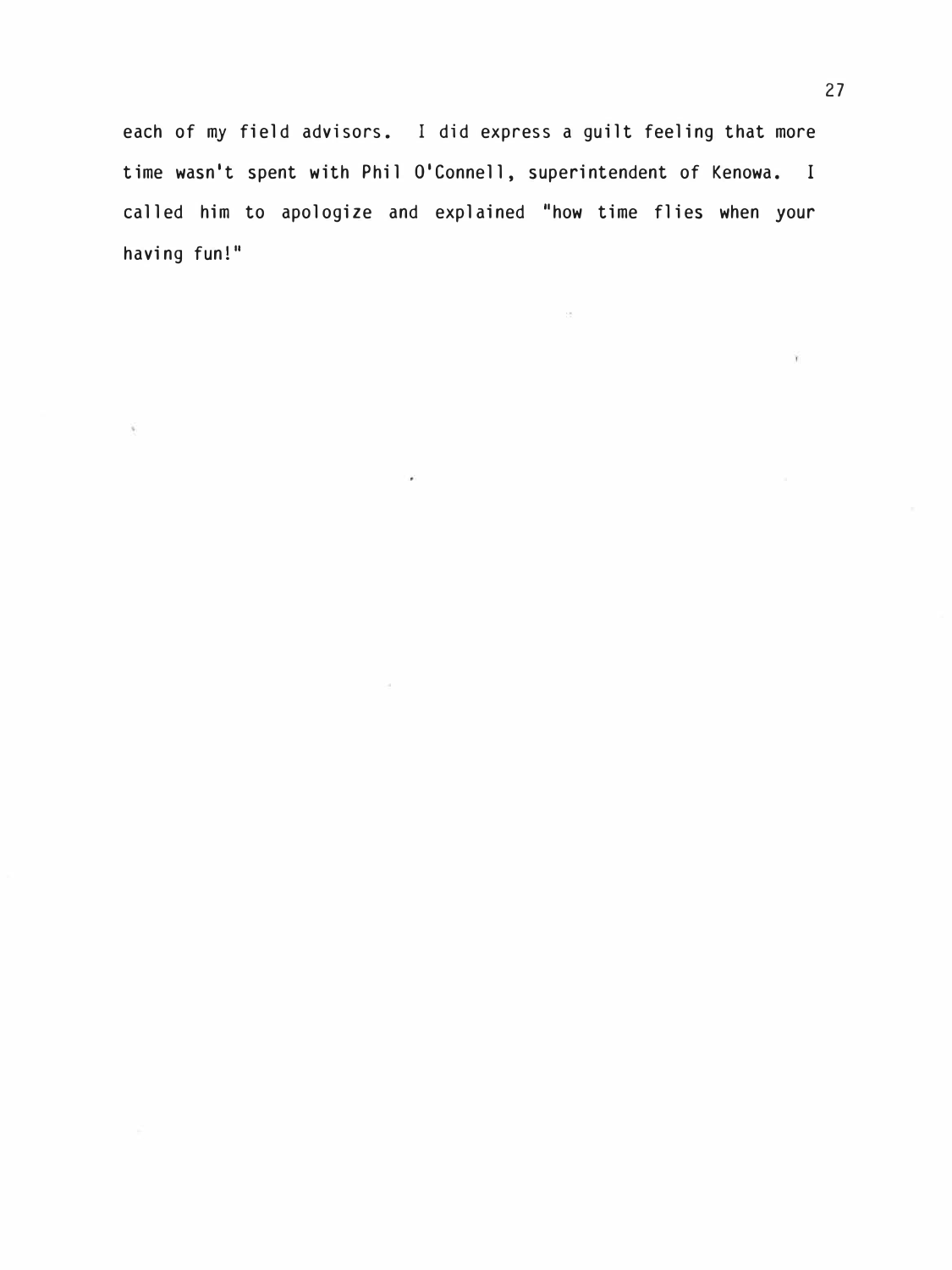#### CHAPTER III

#### EVALUATION

#### Self

A different, more confident person emerged after having completed the internship than the person who entered it. The time I spent with each of my field advisors was very positive and informative. The internship has proven to be very valuable, both in terms of experiences gained as well as contacts made in building my network to what hopefully will be an administrative position in west Michigan. I have learned that my leadership style is one of a counseling, supporting style. While some people may look on it as a weakness, I

look at it as a strength. I am a people person and from this style, characteristic, personality, gift or whatever you wish to call it, I will build my administrative style. I know I can run a high school. I believe I have the ability to institute, change and improve instruction in any secondary school. I have the knowledge, now I need the opportunity.

#### Internship

Overall, the internship went very well. Because of cooperation extended by my field advisors, as well as Larry Schlack's understanding, I was allowed to accomplish most of my goals. I did not accomplish everything I set out to do, nor did I do it the way I

28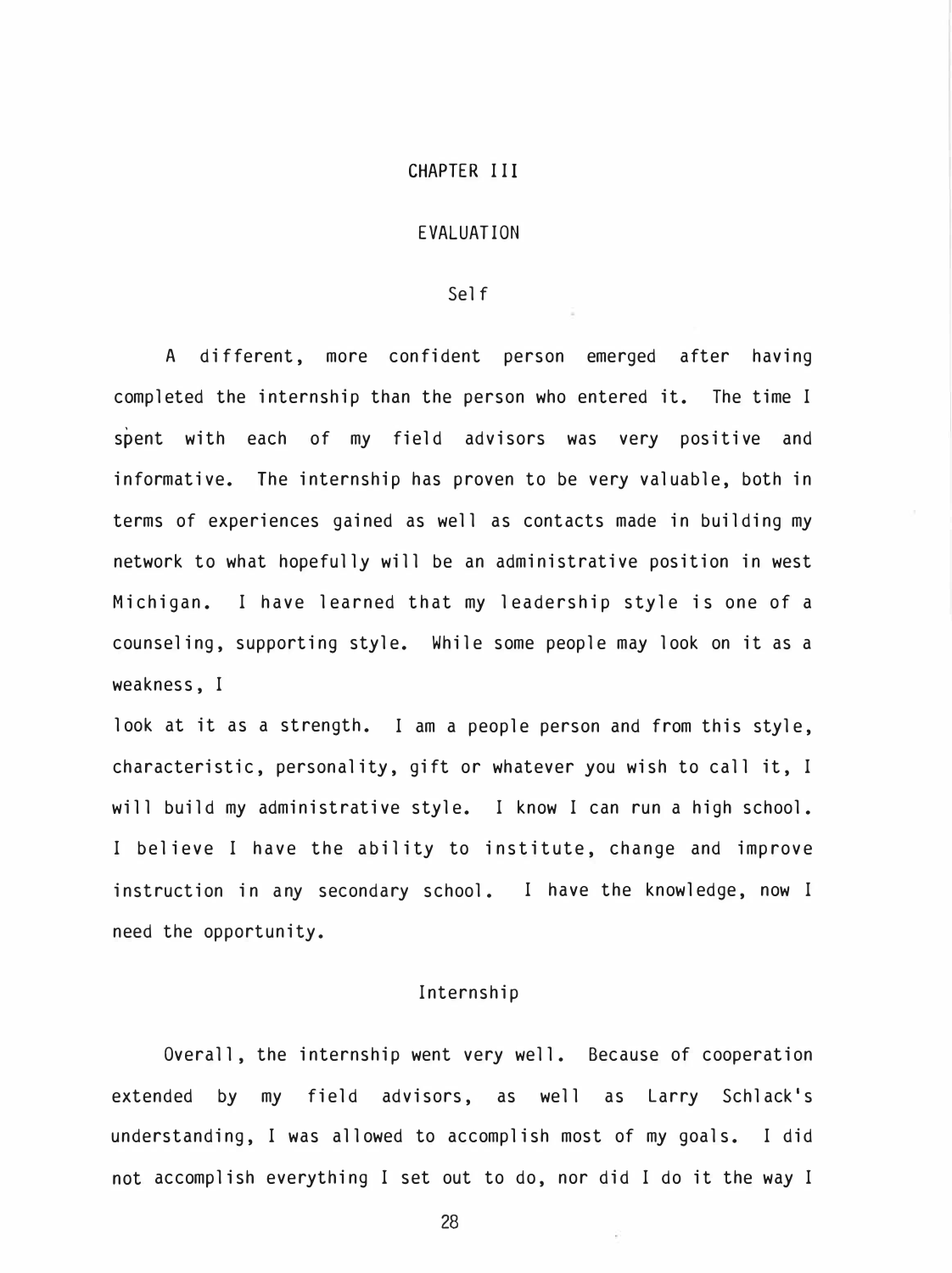had planned. My time at Spring Lake ran over as well as my time at Sparta, thus short changing my Kenowa Hills experience. In the end, though, I felt I was able to see the most important facet, that is, each person had a different style and personality yet they made it work. I observed that true success is knowing or, better yet, instinctively sensing when to be assertive, when to listen, when to be a politician and when to be blunt. Flexibility and reading the situation as well as being able to compromise a decision are the real skills you need. There is no substitute for a positive personality and thus my feeling that I can be an effective educational leader.

Some of the areas that I originally had set out to gain experience in but failed to accomplish were in the area of legal and financial matters. I did spend some time at Kenowa and Sparta with budget items; however, I do not feel I grasped much except during the one M.I.E.M. workshop on school finance. I definitely would not list legal opinions involving education or school financial planning as strengths gained from this internship. In defense, I believe there are other people more interested and skilled in those areas than myself from whom I can draw information as needed.

In the beginning I listed three categories of skills that are essential to be an effective educational leader. They are organizational skills, management skills and humanistic skills. I would like to summarize how I feel my internship allowed me to experience these.

Organizational skills were necessary in my evaluations at Spring Lake as well as my board and committee presentations at Sparta. I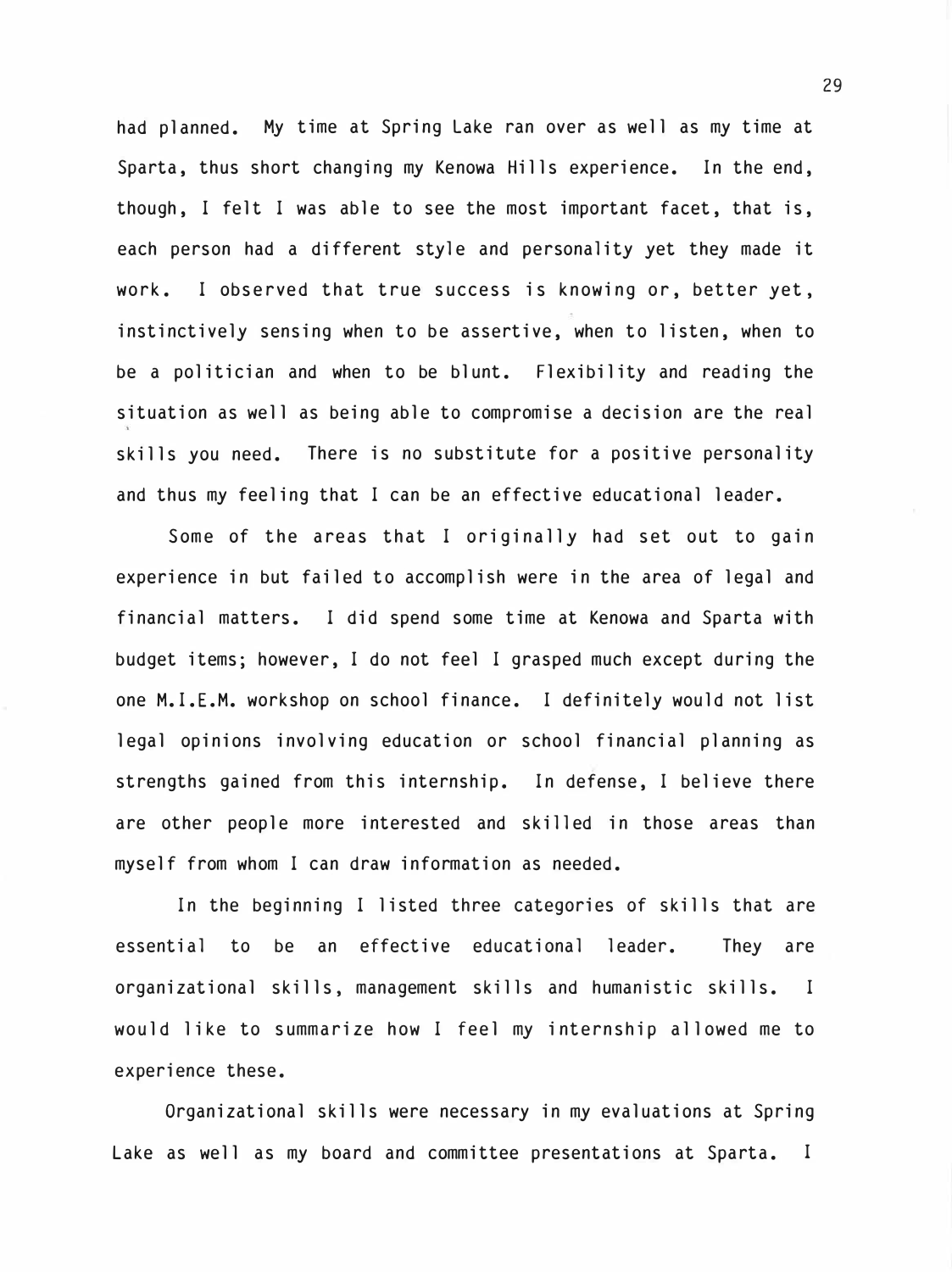believe this is a strength I possess. I have always tried to be meticulous to detail. I also feel that if you are making a presentation, you should have it typed neatly and in an order that they can follow. I have practiced this for the past three years at Coopersville and have been complimented often by the board and superintendent. The number of committees  $I'$ ve served on also has helped.

In terms of management skills, I feel a certain amount of weakness. This category has some overlap with organizational but I will look at the other side and that is group work and advance planning. I have not developed a sense for looking into the future and developing the network necessary to plan the action that will get me there. I felt my experience in this area was accomplished in three assignments: the bond issue at Sparta, the facilities feasibility study at Kenowa, and the M.I.E.M. workshops held in Dearborn. A perfect example would be knowing the demographics and future projections and how one takes this information to manage or direct a district to change. I definitely need more experience in this area.

Finally, in the area of humanistic skills I felt I observed much. By sitting in on evaluation conferences, interviews for assistant superintendent, staff meetings, committee hearings and board meetings, I acquired some interesting perspectives. In many cases, I observed strained relations, especially at Sparta. Administrators not pulling in the same direction, a board and community split and teachers unhappy. I observed people not wanting

30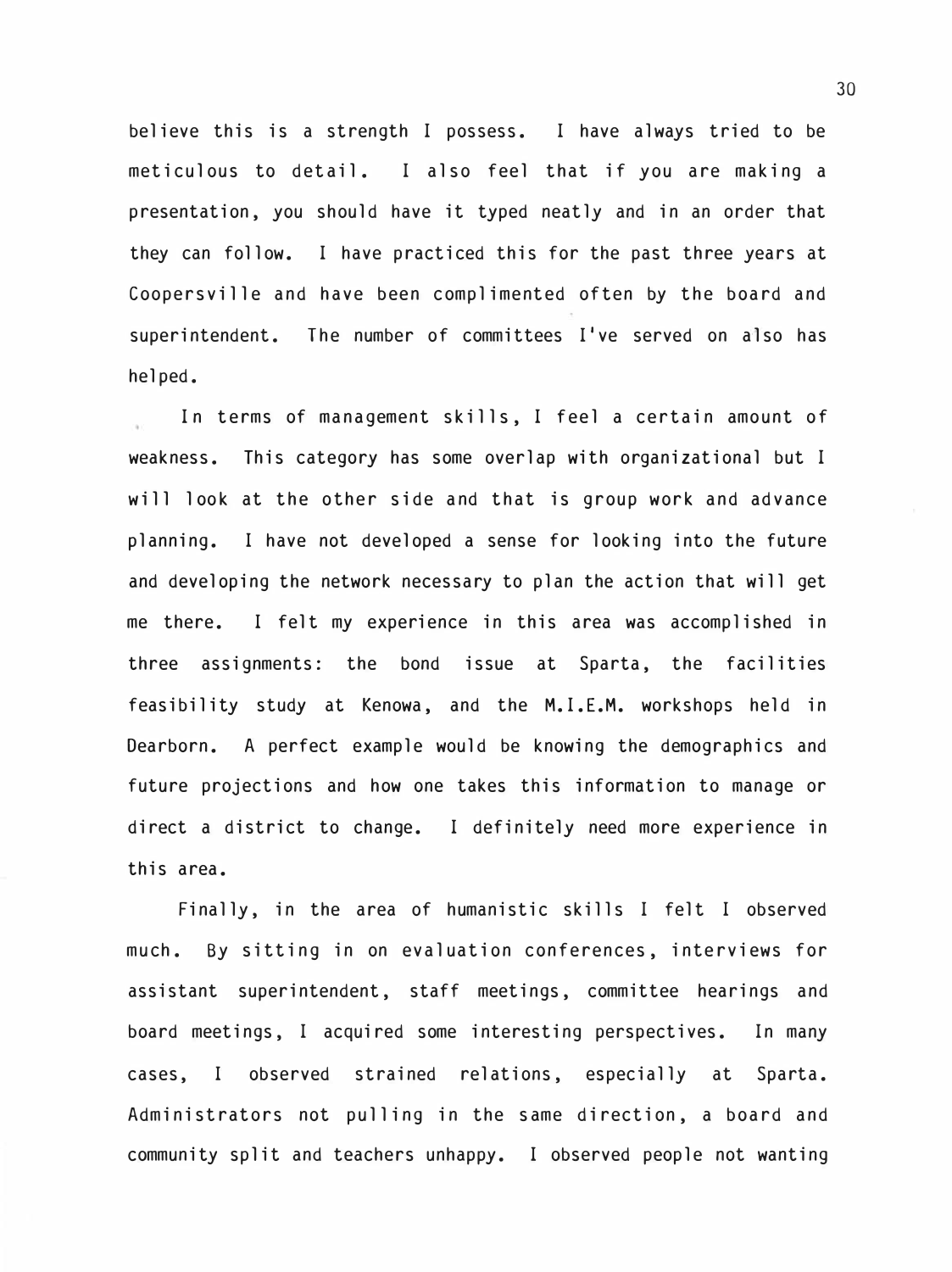to work at improving a situation but bent on justifying their position. I would hope my counseling style of leadership would be able to take this kind of situation and turn it into something positive. I was not personally involved but directly involved enough to see a change necessary.

In terms of meeting my remaining goals I can say that I did gain broad experiences that helped me accomplish them. Learning the goals of the district was easy but I found the process used to determine them and evaluate them inadequate. I compared them to Coopersville and I have to say our method is best. To develop our goals a conmittee consisting of parents, students, teachers, support staff, school board and administrators brain storm and work to narrow down to five or six higher priority goals. The process also includes additional meetings during the course of the school year to evaluate how well we are accomplishing our goals. Kenowa school also does a good job of following through and evaluating their goals.

I found good job descriptions on all administrative positions and certain teaching positions like counselor, librarian, etc. These will help in arranging staff in the future.

In the area of time budgeting I really didn't have any direct experience. I do know that each of my advisors had very busy schedules and had to keep accurate calendars.

I believe that my primary experience had to be in the areas of evaluation and developing my leadership style. It is this area in which I felt my internship was most effective. I am convinced this will pay its dividends in all my future endeavors.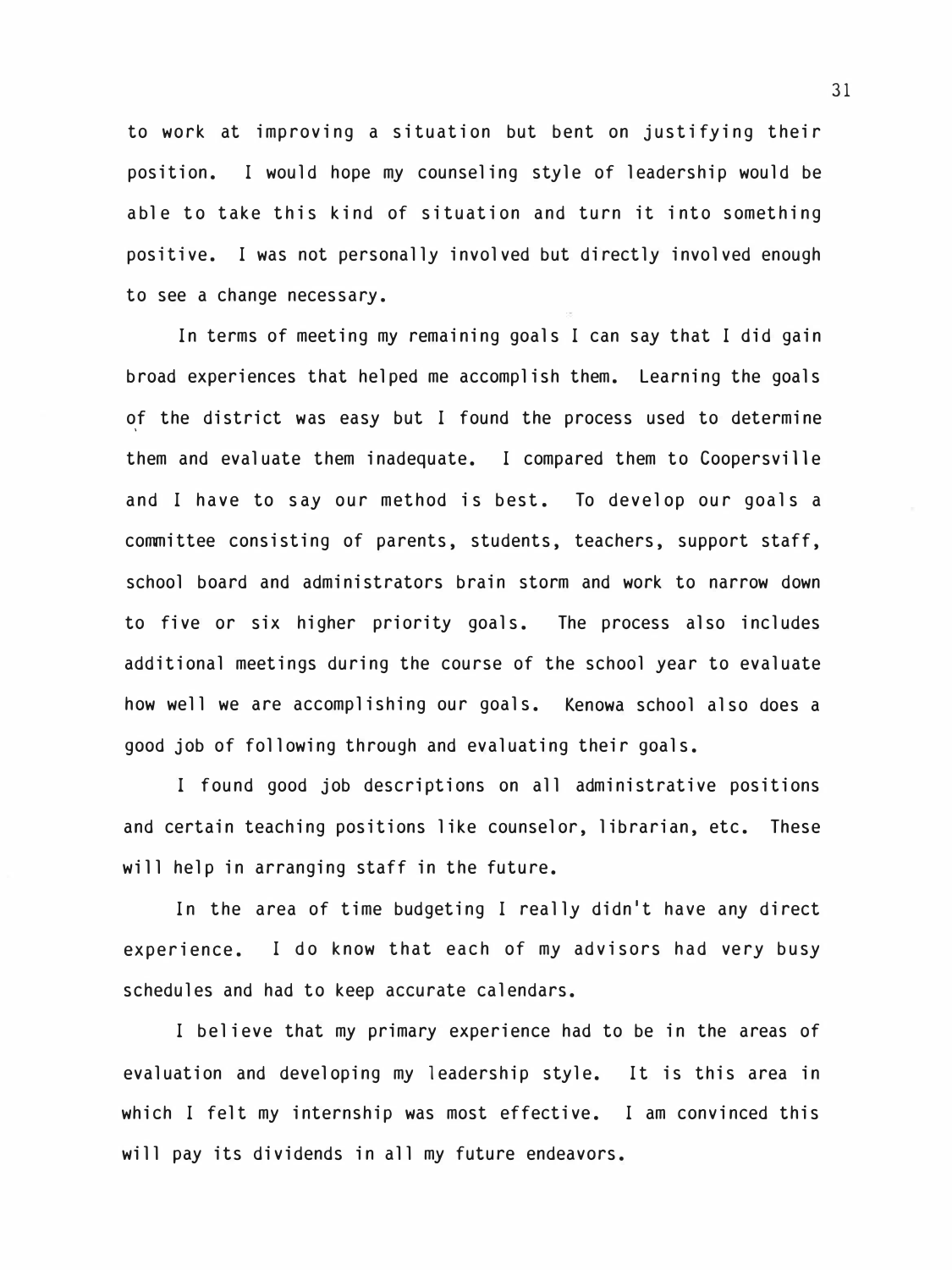#### CHAPTER IV

#### LEADERSHIP

#### The Topic Explored

"The time has come for educational leaders to study the great religious leaders of history. They influenced a great number of followers with no authority. It was their charisma and dedication to their cause that gave them their influence and authority." (William Walworth, 1983, p. 10)

Inherent in the above quotation is my underlying belief that leadership is changing. The why, how and when are being addressed in nearly every school district across this state and across the nation. In concluding my internship I wish to examine the educational system as a whole and my own personal beliefs regarding leadership, and try to project what's ahead for the future of education. I will also address what types of leaders are being sought, what qualities and traits they must possess, and whether I feel I possess them. I will share key concepts in the leadership process that will effectively lead education to the forefront of social institutions.

#### What Is Ahead

To survive in the future, educational leaders will be required to demonstrate a leadership style very different from that of today

32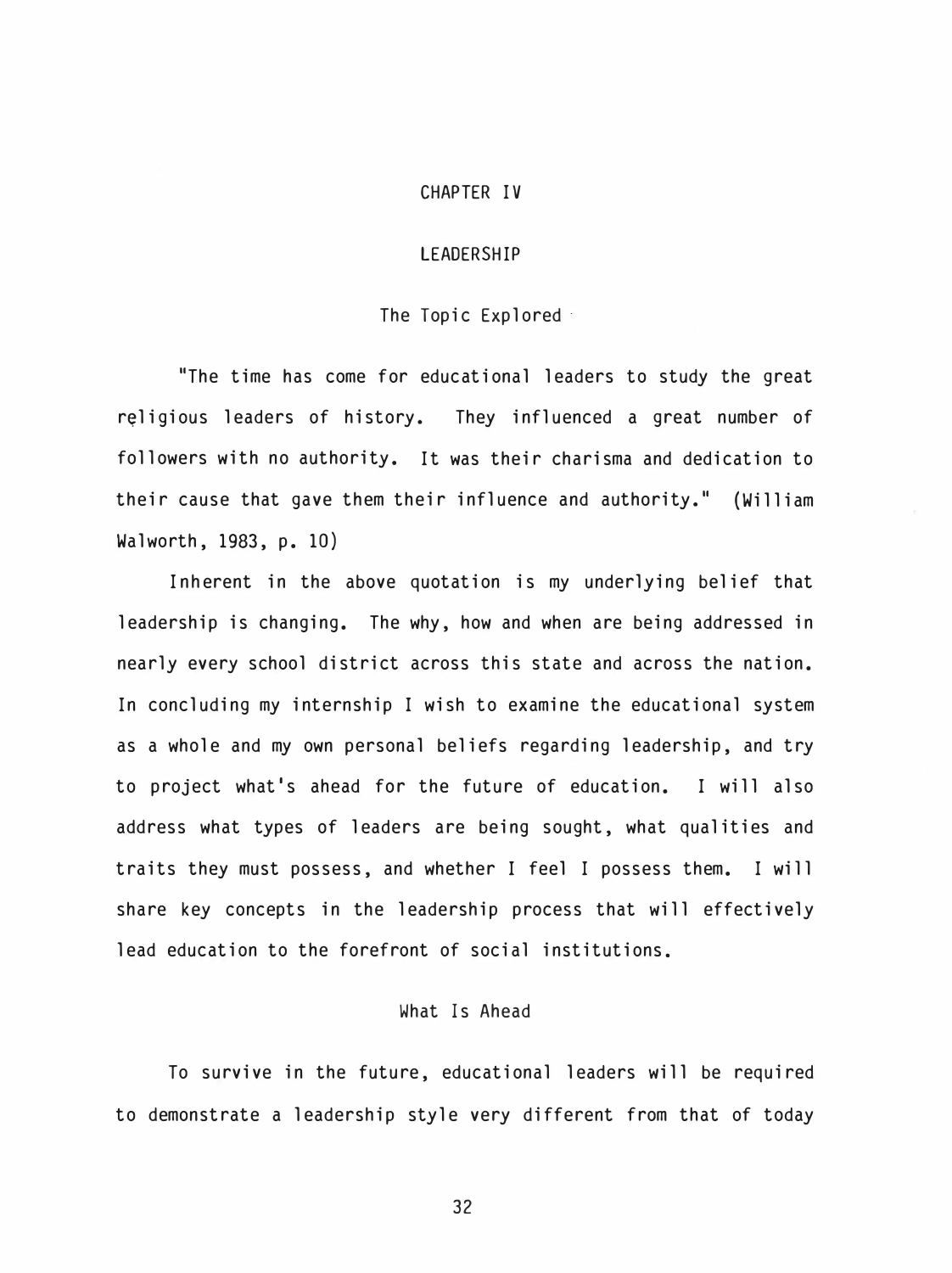or ten years ago. They can no longer maintain their position as the undisputed authority in the school district.

The world of today is one of give and take as a result of collective bargaining which took great strides in the 60s and solidified itself in education in the 70s. The once dogmatic lines of responsibility and authority, between policy-maker, employer, and employee, have been shattered and they will never be reestablished as they existed in the past. "Policy development and administration are not strictly separate. Indeed, they are more like a closed loop. It is difficult to ascertain with precision where one activity ends and the other begins." (Thomas A. Shannon,  $1982$ , p. 16)

Because elected board members are being held more accountable for their actions by the constituents they serve, along with the added pressures of state and federal regulations and dwindling resources, they have had to assume a new role--one they will not surrender. Right or wrong, employees have also assumed a new role which would be difficult for them to relinquish now that the new relationships have proven to be compatible and downright comfortable and rewarding. The input they now enjoy makes them part of the decision-making process. Concepts of quality circles in education are being developed.

What has caused this change? Why has education come of age and put on the coat of democracy? Could it be related to some of the events that have occurred over the past decade such as court rulings, federal aid, school closing, alcohol and drug problems, community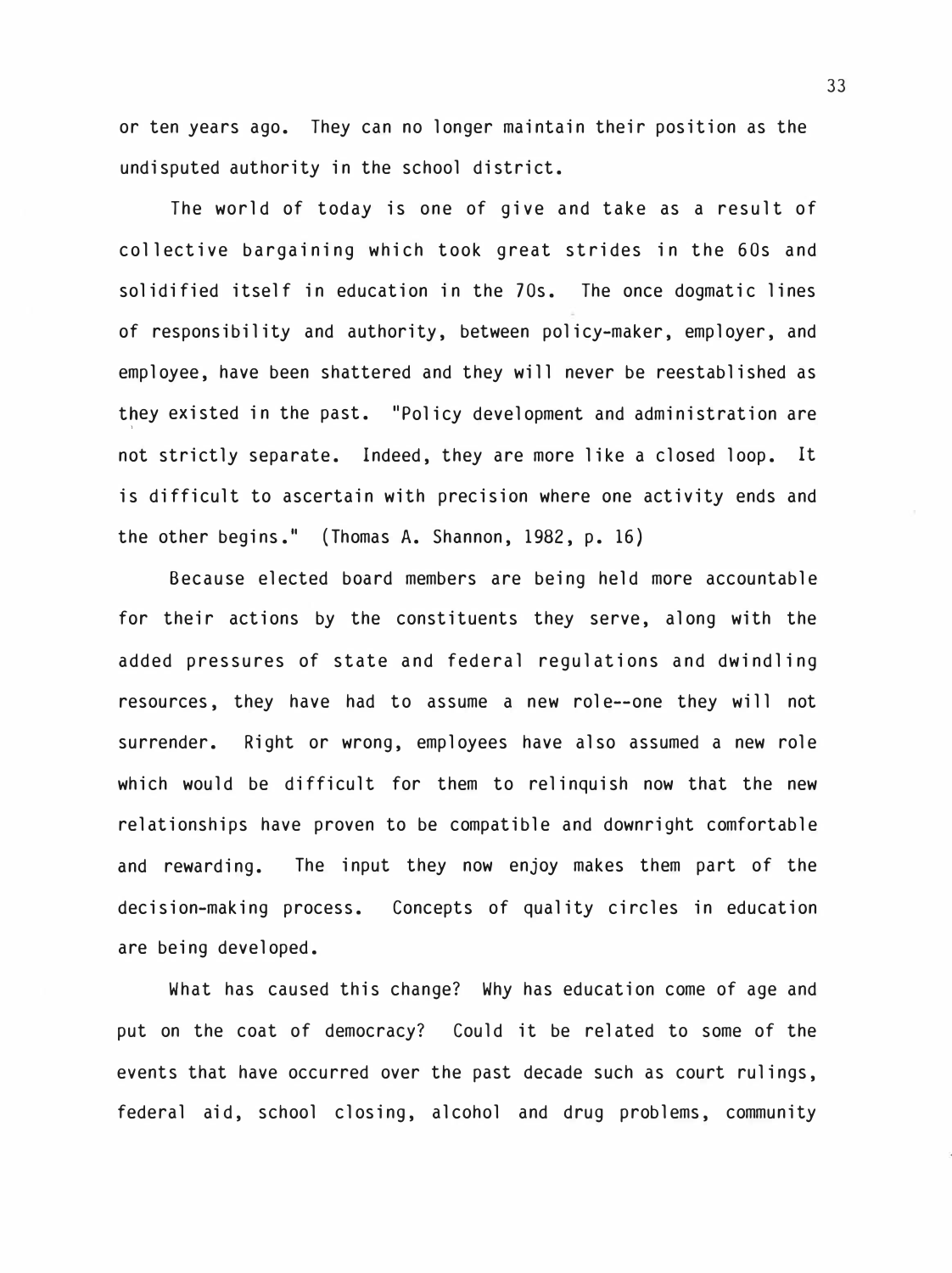advisory committees, unions, strikes, millage defeats, and what is perceived as the decline of student morals--just to name a few?

People elected to boards of education in the 70s no longer wanted to be, nor could they afford to be, rubber-stamp board members. Even though the traditional board member continued to preach the dogma of separation of policy-making from administration, they were slowly influenced by the new breed board member. Unions also moved into the realm of administration after they had solidified their position with their members.

Some superintendents believe that board members and employees have tasted the forbidden fruit of administration and leadership and, therefore, have sinned against the school district. "Not so,**11** say board members and employees. We all own the same tree and can pick and choose from that tree. For superintendents to be effective in the future, they will have to harvest the fruit and distribute it wisely to each in the school district and the community they serve.

Those of us in the public sector, especially educators who have experienced collective bargaining, have an opportunity to serve as examples of leadership for the private sector in the United States. We should be the first to recognize that the quality of work life, more free time and not the almighty dollar, is the wave of the future.

La bor and management are coming of age. Both parties are beginning to realize that we are all in the same boat. We must all work together or sink together. We must share the joys and sorrows of the ship of the school district as we sail into the year 2000.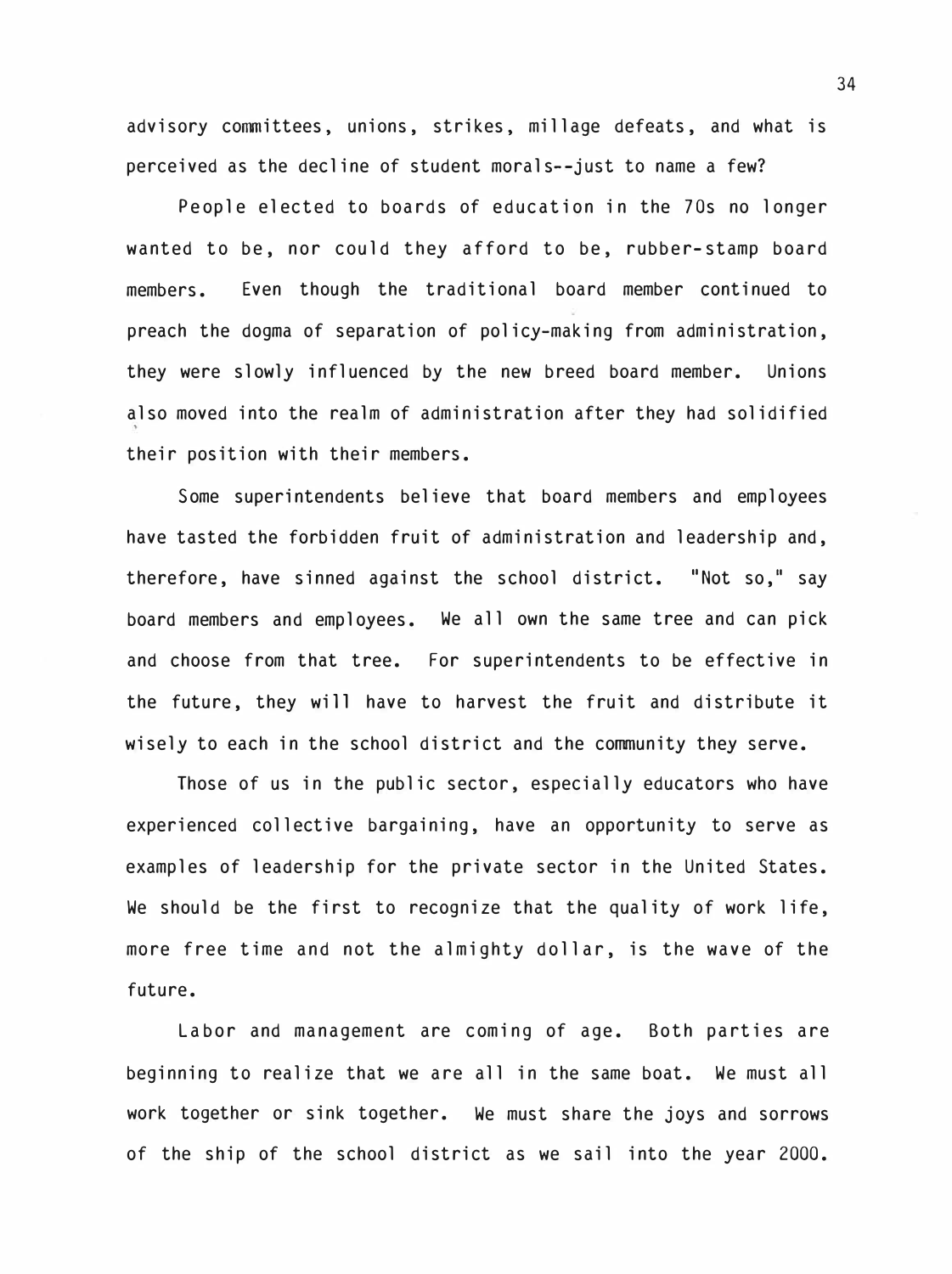How many school personnel recognize the vulnerability of our ship and the precarious course some are on? People no longer are willing to nod "yes" to those leadership roles seen in the Watergate affair; everyone wants to have answers to questions and concerns. Accountability rules the day.

Educational leaders must begin to understand one simple yet complex word--co-determination in education. Is there an unwillingness on the part of superintendents to share what they conceive to be the exclusive authority of that office?

We have not prepared our leaders for the future. Not only will the problems be different but the style of management must be innovative to the point of discarding much of what we have been taught about leadership as it is related to authority. Board members have become sophisticted and knowledgeable. Employees and unions have grown up and are now ready to assist in charting the future course of the school district. Superintendents must now be ready and able to deal with board involvement and employee assistance. Quality circles of management must be in place and functional

We must demonstrate by our actions as well as our words that we support our teachers. The quality of American education can be no greater than the quality of teaching in public schools. The partnership that must exist between the board and superintendent must<br>also exist between the superintendent and the also exist between the superintendent and the employees. That three-way partnership must be one of shared authority with the superintendent giving both groups effective leadership and realistic direction.<br>Once they do this, they will be able to not only Once they do this, they will be able to not handle today's problems but will lead their school district to a bright future. (Page, 1982, pp. 37-38)

35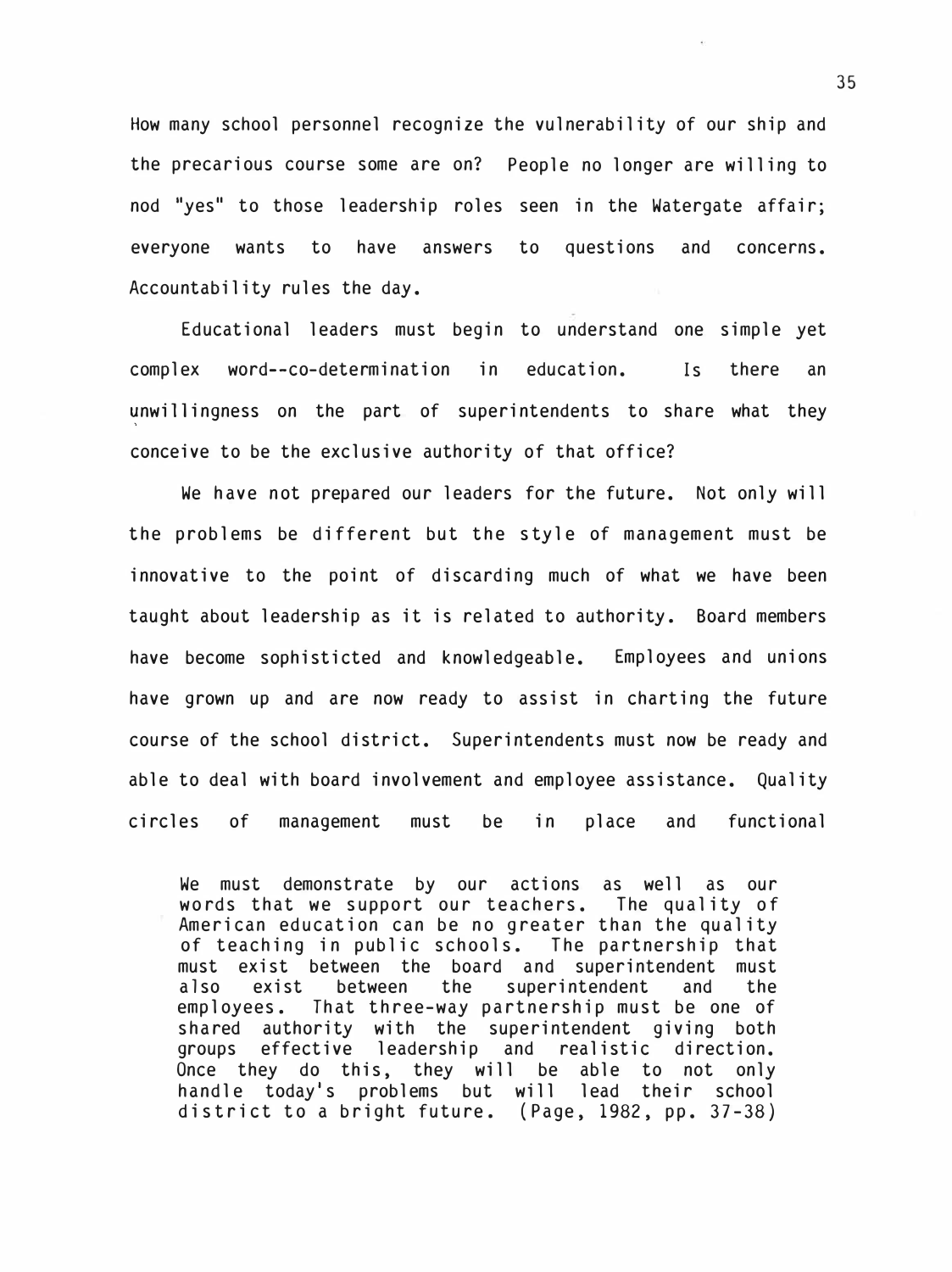There is an old trick used by teachers when a class becomes boisterous. The more one lowers his or her voice, the quieter a class becomes in order to hear what is being said. Teddy Roosevelt said "Speak softly and carry a big stick." (Hagedorn, 1922, p. 287) The superintendent of the 90s doesn't have a big stick anymore as everyone now has a part of the stick. I say, "Talk softly and emulate the Charismatic leaders of history."

The question should not be, is this new direction best for education? Instead, the question should be, can we deal with the inevitable? We in education have always been able to rise to the occasion and adjust to change. Why should it be any different as we approach the year 2000? The automobile industry is experiencing all sorts of change, management methods as well as technical job skills. There is no reason why superintendents cannot work this new style to their advantage and to the advantage of the school district they serve. If superintendents will pattern themselves after individuals who have been outstanding motivators and dedicated to a common cause, they will go down as effective educational leaders.

In no way am I suggesting that the superintendent of tomorrow become a puppet of the board or the employees. Even today the authority (which some perceive as power) of the superintendent is greater than many educational leaders realize and there is no reason why it should not continue. But that authority must be used wisely and prudently.

#### Fences That Free

With our focus on leading and the role of the leader, I find

36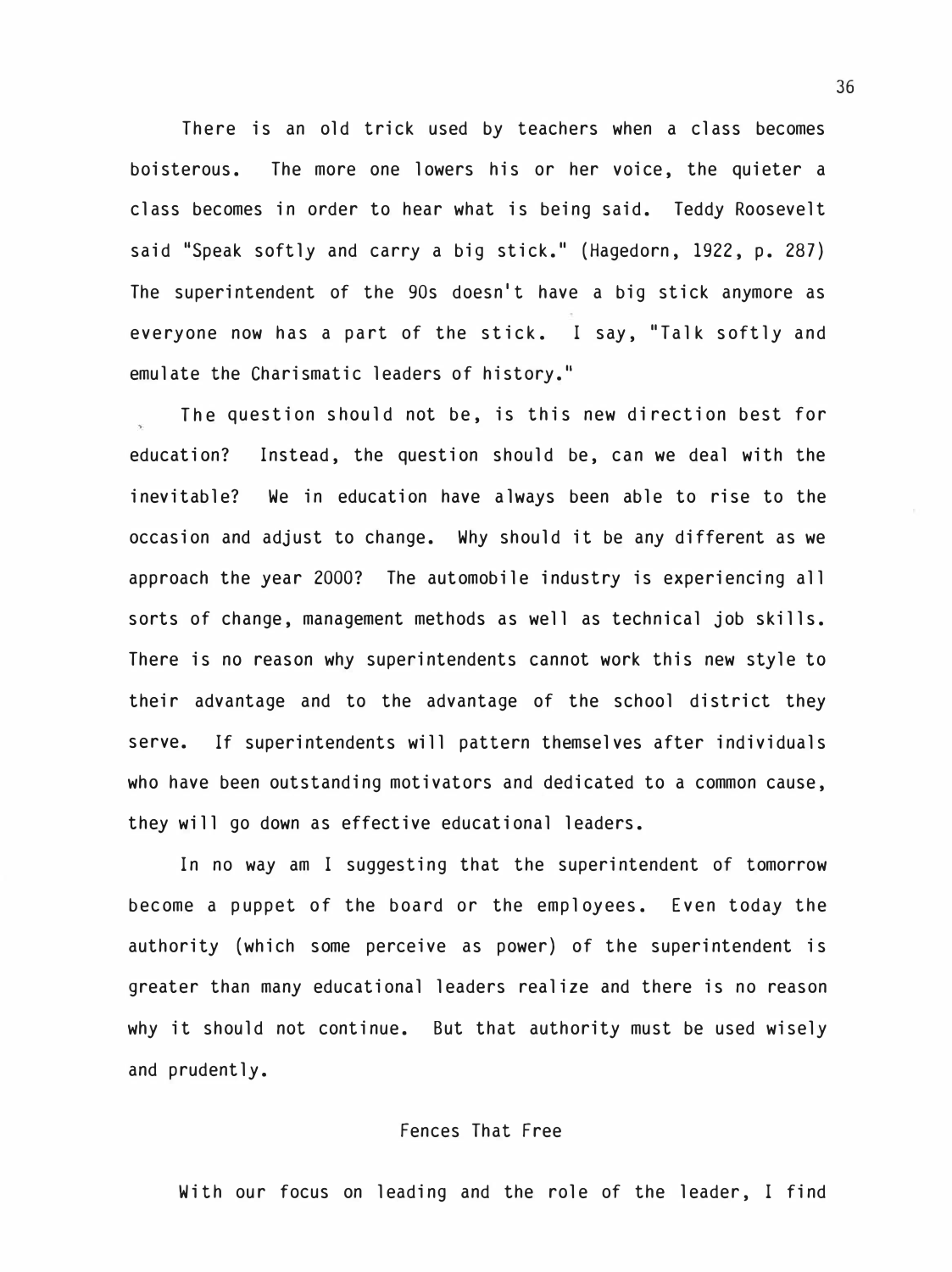myself going back to define leadership. To me, in its simplest context, it must be, getting things done through other people. This may sound lazy or not very glorious but I witness too many leaders trying to do too much, instead of using their energies to get things done through others. There are several ways of leading. One way is leadership by coercion, we tell people what we want and punish those who don't listen. Coercion works when you're physically present but somebody has to run the shop when you're gone.

A second leadership style is ex official management, since I am in charge you will listen. There is something in the human spirit which will not allow it to be that controlled. It will rebel. A repressive structure will not work in modern times.

Still another form of leadership is a consultive manager type. For this to work you must believe that people want the same results and are willing to make the contribution necessary to achieve a shared goal. This style of leadership is what I believe the future holds for me.

To make this style of leadership work you must generate fences that free. The only thing that counts in just about everything is that you reach the defined objective which somebody else validated. You have to have fences that determine when you have done what is required of you. "You want to establish fences so that people will know what their responsibilities are and so the entire organization is all working toward the stated goals of the district." (Flood, 1983, p. 7) Any time that you try consultive management you leave yourself open to criticisms. The biggest criticism, because you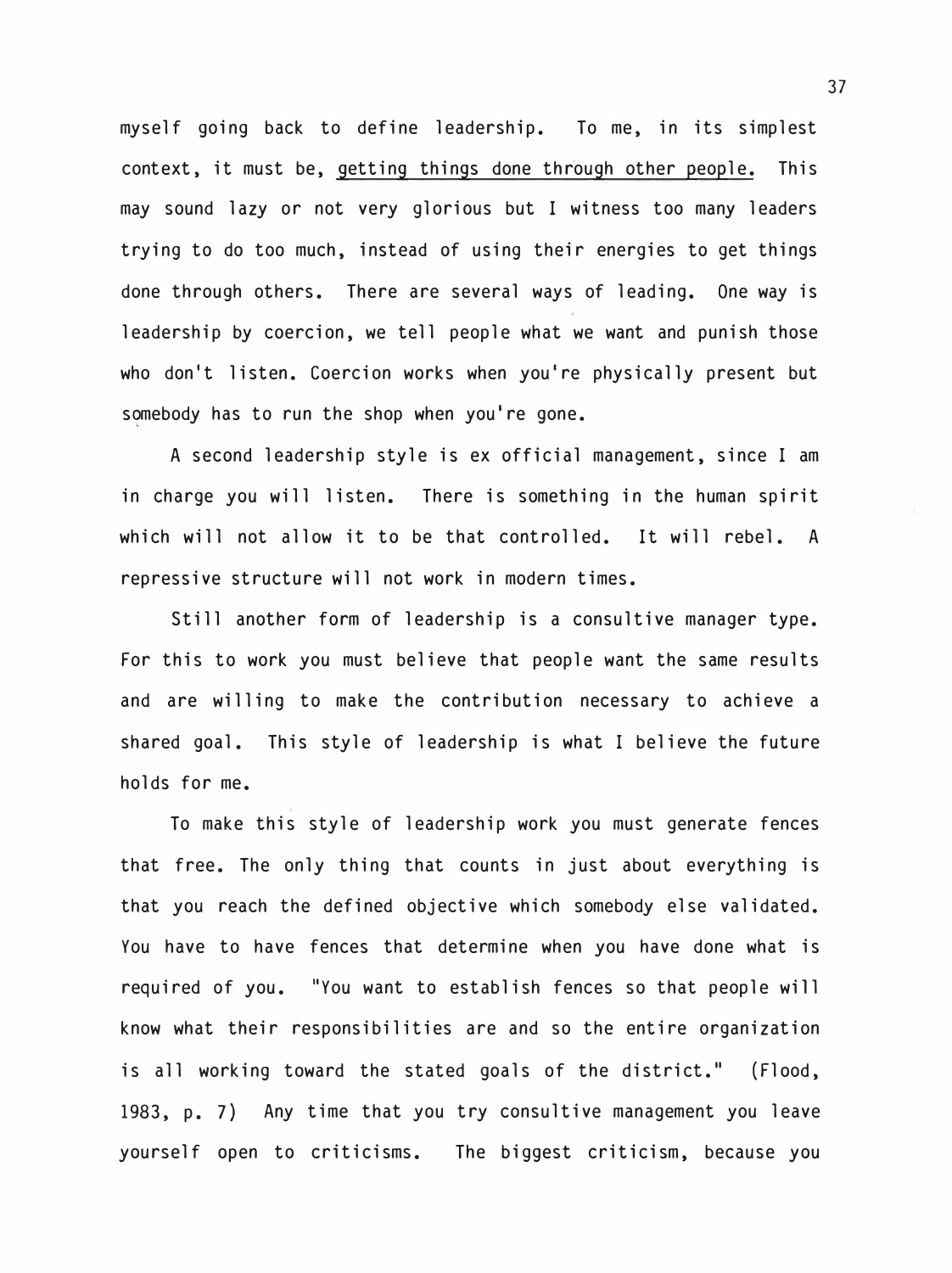delegate at the proper level, is that you're a weak leader, and we put considerable emphasis upon being a strong leader.

A Chinese philosopher once said of leaders: "Of the best, the people only know they exist; the next best, they love and praise; the next, they fear; and the next, they revile." (Gaer, 1962, p. 114) And when we do not command the people's faith, they may resort to recriminations. The best evaluation, when the task is done, the work completed, is that the people will remark, "we have done it ourselves."

You won't get any credit for it, if you lead well. For those whom you have led will think they've done it without your help. That's the epitome of good leadership. It's very unrewarding.

#### Ego vs. Accomplishment

At this point in my career I have left open several avenues. My basic aspiration is to be a principal or possibly even a superintendent. On the other hand my heart or self-doubt points me back to the classroom and football coaching either at the college or high school level. With introspection I am able to sort out at least two problems I have with the career change. One is dealing with ego. As I stated earlier, a good leader gets very little in terms of praise, because as (Flood, 1983, p. 8) says, "Leadership is getting inside a person and causing them to do something that their mothers never thought was possible. It's not what you do, but how you affect people." This lack of recognition, on a wide scale, is different than what I'm accustomed to. As a very successful football coach I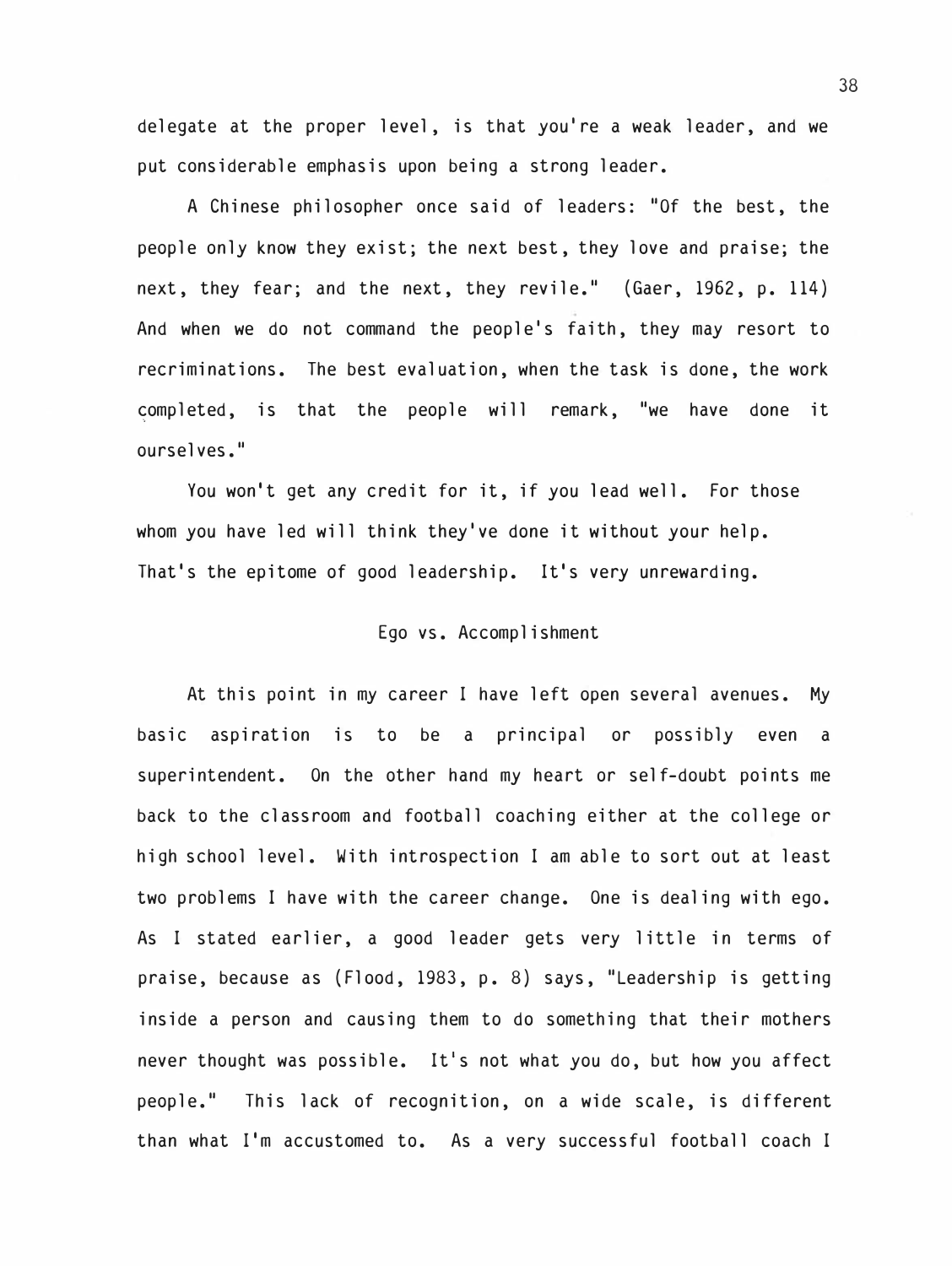was hailed by media, other coaches, players, parents and community. My ego was fed regularly and I felt successful. As an assistant principal I find myself not receiving any plaudits, only complaints. As positive as I make the job, it doesn't seem to help the role. I do believe I have brought some new insights into my role and it has allowed more students to seek help from me. This has been gratifying. I do understand my role is to help teachers to be more effective in the classroom and to motivate students to achieve more. I feel I have made strides in both assignments.

My second introspection brings out my innate desire to a position of status where I might exercise my ability to influence and to use authority to bring about the change I feel is necessary for a more successful educational process. This desire is still strong. I have visions of grandeur that schools can be more effective. How to go about leading this change is my downfall; I don't know how. Basically, I fear the unknown; I'm afraid to risk, to fail. People and students have constantly badgered me to come back to football and the security of knowledge and success makes it enticing. At this point I don't feel ready to move up to a principal's position. I'm confident that I have the ability to lead, for I listed this as my biggest asset as a head football coach, I just feel I am not sure of the right plan that is necessary for a systematic approach.

#### Where To Work

When investigating career choices and matching strengths and weaknesses to these careers, I found several interesting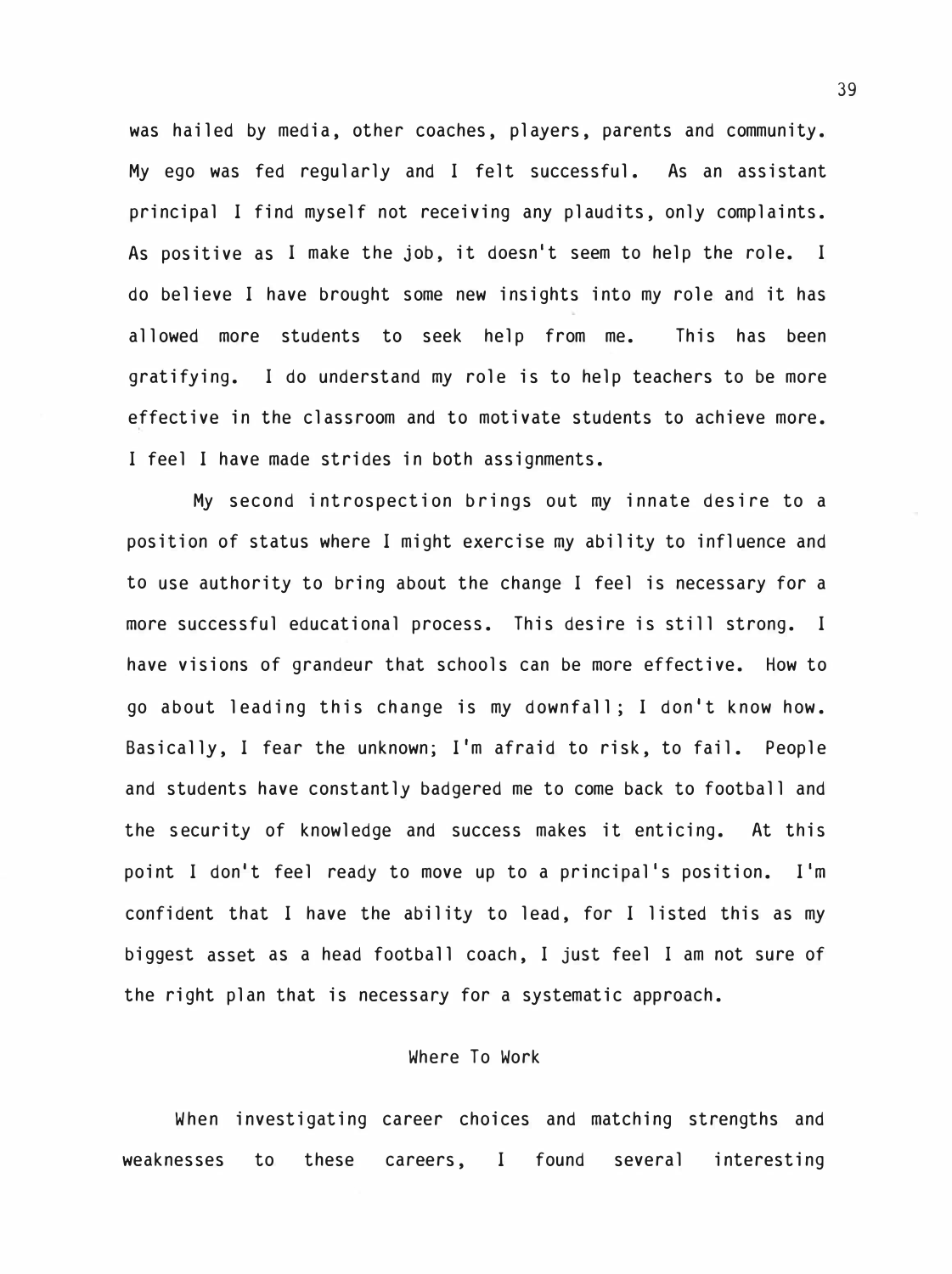observations. One observation is that leadership can occur in any job; influencing someone else to help them achieve something is possible in all occupations. However, the big difference is that those fences that free, I talked about earlier, are fewer and less noticeable in high status jobs like administration. So much so that quite often you lose direction and receive very little positive stimuli for having reached the next fence. In football coaching it �as very clear what and where my fences were, from winning, to college scholarships, to area recognition. I could easily see my fences and I knew when I had reached them. So it was in the classroom; knowledge of measurable objectives provides security. In administration the objectives are there, e.g., attitude, morale, attendance, discipline, etc., but the measuring device and the positive stimuli for reaching out to the fence, having gone all the way, is not so obvious.

I also noted that there are many side jobs in educational leadership like consulting work, workshop leaders, curriculum coordinators, lobbyists, etc. In this multitude of support service there is status and a role of leadership in the educational process but without the risk of an organizational failure. The responsibility and success of a principal or superintendent is heavily related to the success of a district; these other types of positions don't run that risk.

#### Fear Destroys

I believe our discussion of fear and the deep rooted problems it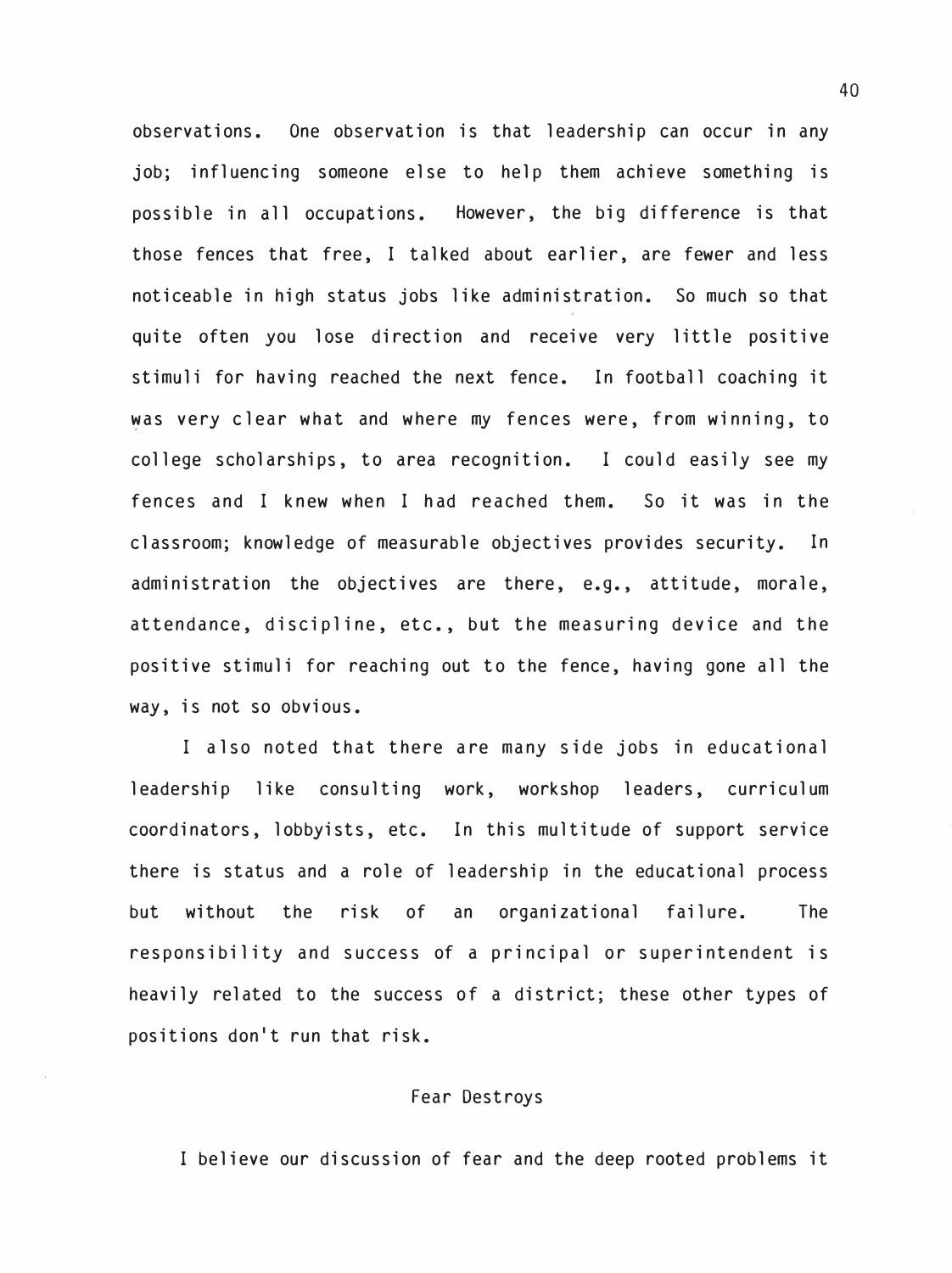causes was our most important discussion. Fear of losing takes a great football team and makes them mediocre. Fear causes coaches to coach not to lose when you should be coaching to win. Fear has been a big part of my life which almost kept me out of college, almost kept me from marriage. Fear told me I was too young to be a head football coach at 23 and I would fail. Fear of failing and losing my job is presently keeping me from exploring even more radical methods of dealing with discipline, substance abuse, attendance, teacher evaluation and a host of other educational issues I am really interested in. In each of these cases it wasn't until I overcame the fear of risk and failure that I was able to challenge myself and succeed. In each case my fears have been unfounded; I have been successful in every endeavor.

As I look forward to career decisions and choices, that fear of the unknown, that uncertainty exists; it causes people to back up, to revert to more comfortable surroundings. I do hope that I will not let my past successes in other areas prevent me from reaching out into that unknown and challenging myself. I really believe I could be a very good principal; however, fear can be a powerfully destructive force.

As I close I would like to say that fear is ok if we use it to force us to look inside and evaluate. I definitely want to be an effective leader, therefore, my school will operate on one basic promise. "The most viable, productive schools are those where interactions among participants are based on trust and respect." (Thomas Houlihan, 1983, p. 9) If we maintain this posture, then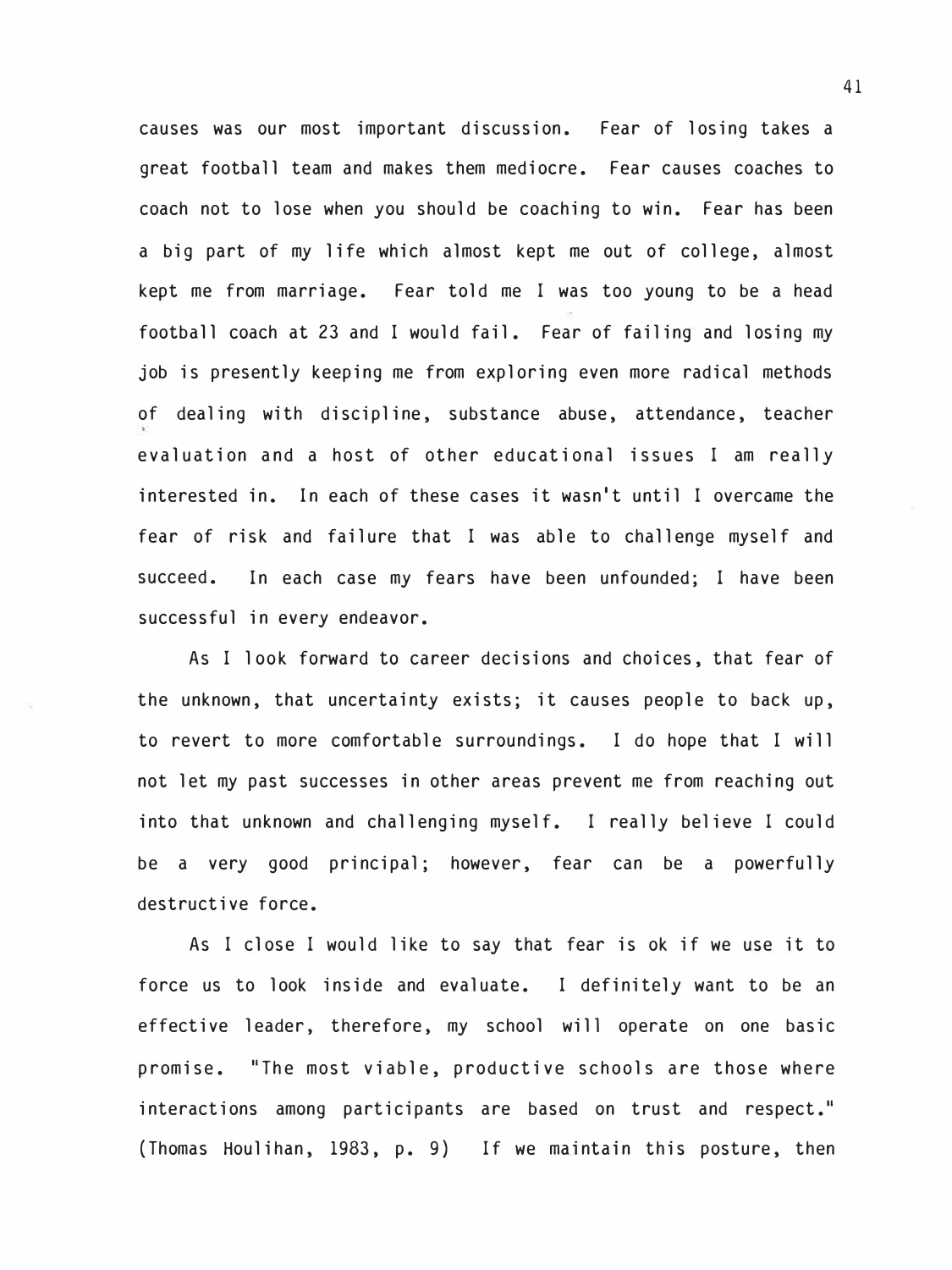''yes" education will once again move forward as one of our strongest social institutions.

cent

 $\sim 100$  m  $^{-1}$ 

 $\mathcal{E}$ 

 $\mu$  and  $\mu$ 

 $\alpha$  ,  $\alpha$  ,  $\alpha$  ,  $\alpha$  ,  $\alpha$